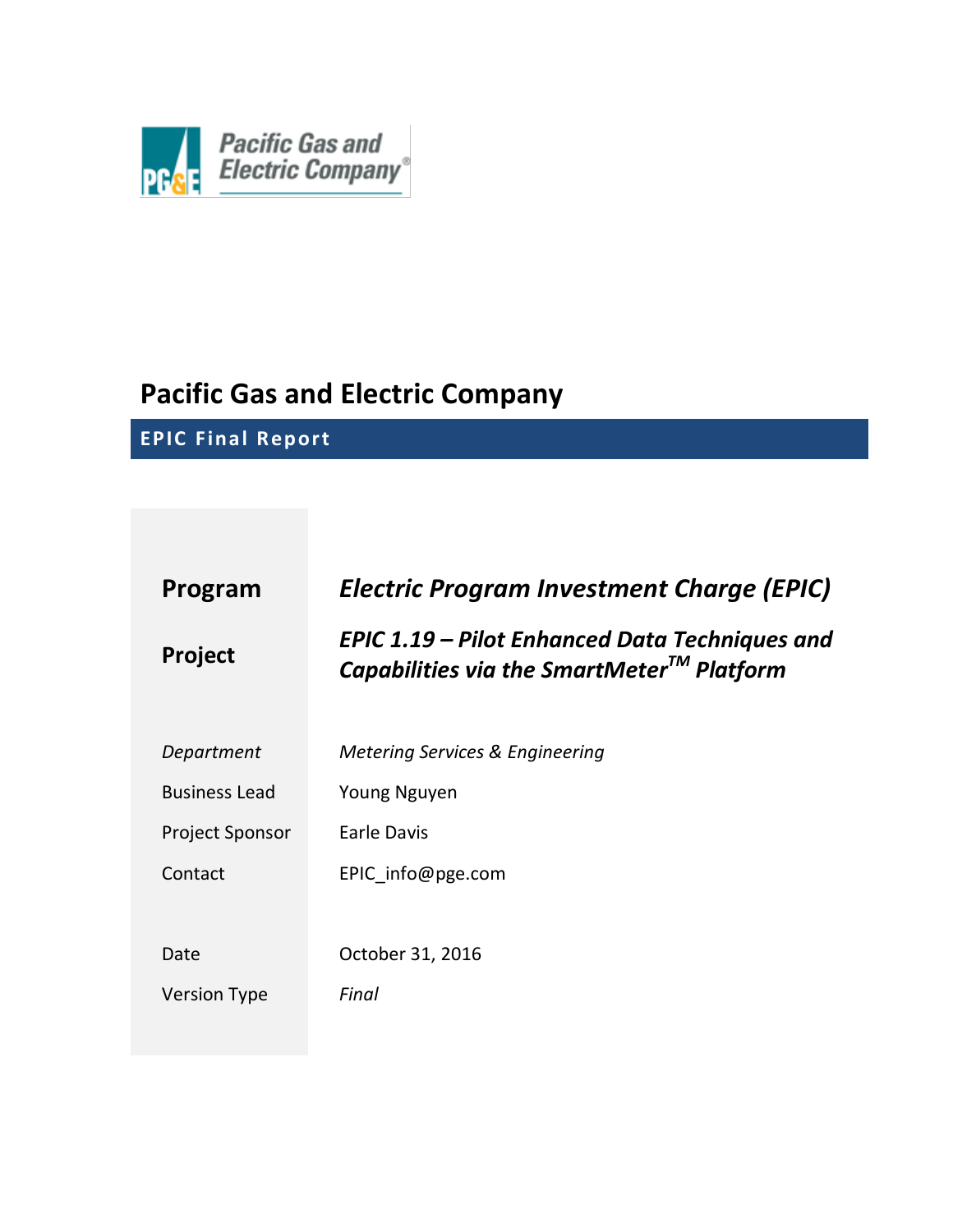## **Table of Contents**

| 1 <sub>1</sub> |      |        |                                                                      |  |
|----------------|------|--------|----------------------------------------------------------------------|--|
| 2.             |      |        |                                                                      |  |
|                | 2.1. |        |                                                                      |  |
|                | 2.2. |        |                                                                      |  |
|                | 2.3. |        |                                                                      |  |
| 3.             |      |        |                                                                      |  |
|                | 3.1. |        |                                                                      |  |
|                |      | 3.1.1. |                                                                      |  |
|                |      | 3.1.2. |                                                                      |  |
|                |      | 3.1.3. |                                                                      |  |
|                | 3.2. |        | Initiative 2 - Explore New Data Channels from Existing AMI Meters 12 |  |
|                |      | 3.2.1. |                                                                      |  |
|                |      | 3.2.2. |                                                                      |  |
|                |      | 3.2.3. |                                                                      |  |
|                | 3.3. |        |                                                                      |  |
|                |      | 3.3.1. |                                                                      |  |
|                |      | 3.3.2. |                                                                      |  |
|                |      | 3.3.3. |                                                                      |  |
|                | 3.4. |        |                                                                      |  |
|                |      | 3.4.1. |                                                                      |  |
|                |      | 3.4.2. |                                                                      |  |
|                |      | 3.4.3. |                                                                      |  |
| 4.             |      |        |                                                                      |  |
| 5.             |      |        |                                                                      |  |
| 6.             |      |        |                                                                      |  |
| 7.             |      |        |                                                                      |  |
| 8.             |      |        |                                                                      |  |
| 9.             |      |        |                                                                      |  |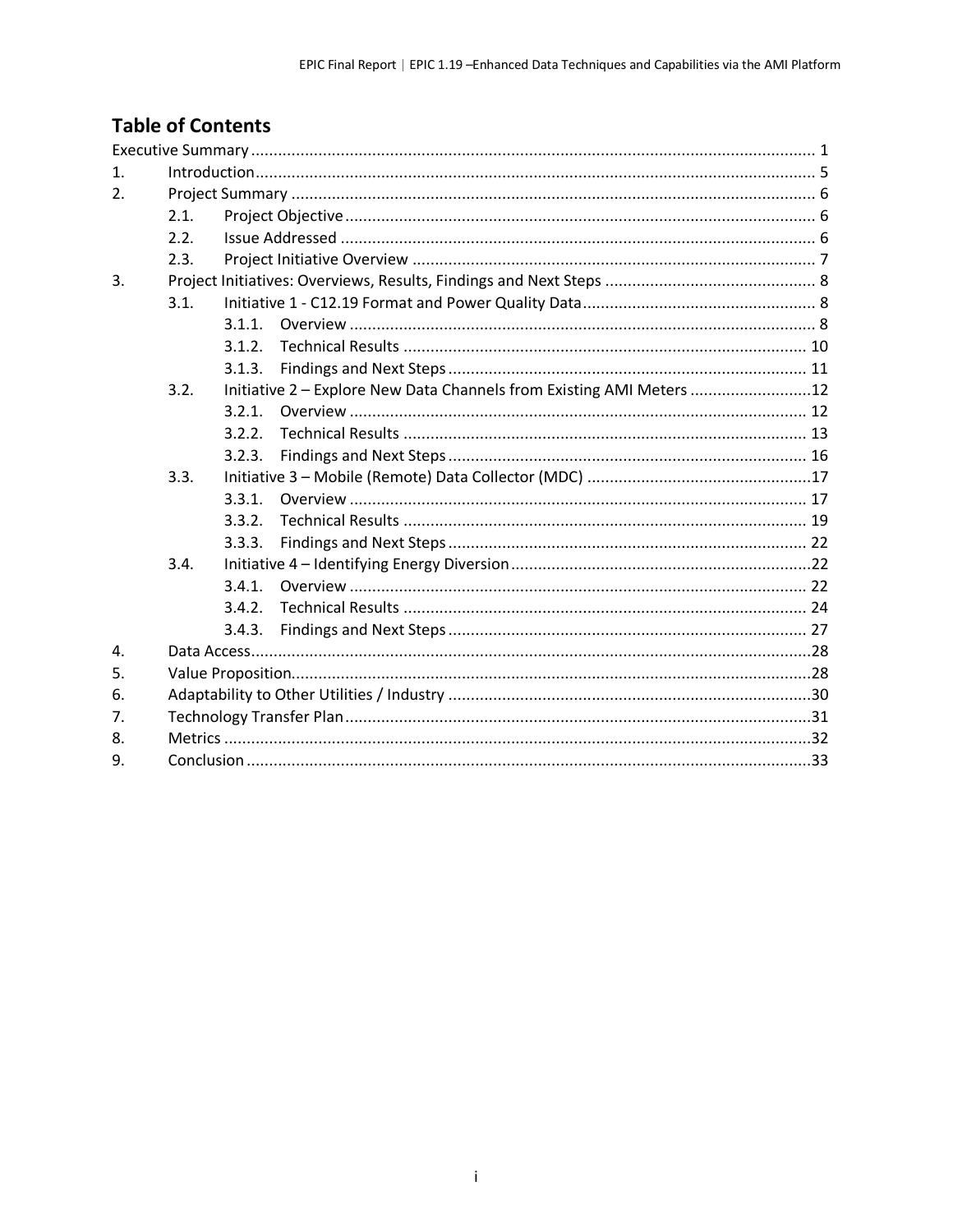## **List of Tables**

## **List of Figures**

| Figure 2. Initiative 3 - Access Point (AP) Communications Test Setup Diagram 18 |  |
|---------------------------------------------------------------------------------|--|
|                                                                                 |  |
|                                                                                 |  |

## **List of Equations**

|--|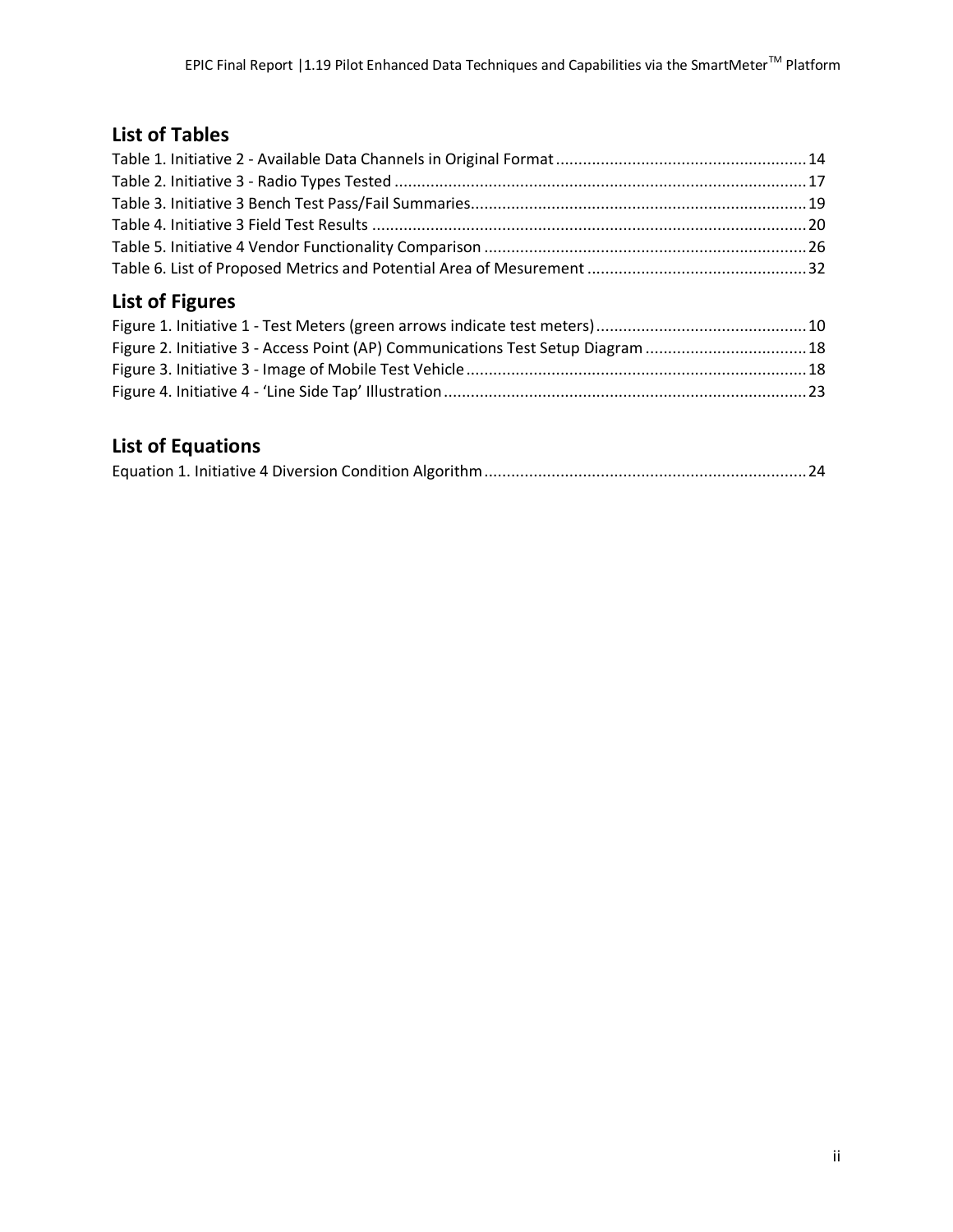## **List of Acronyms**

| AEIC        | <b>Association of Edison Illuminating Companies</b> |
|-------------|-----------------------------------------------------|
| AMI         | <b>Advanced Metering Infrastructure</b>             |
| ANSI        | American National Standards Institute               |
| AP          | Access Point                                        |
| <b>ATS</b>  | <b>Advanced Technology Services</b>                 |
| <b>CEC</b>  | California Energy Commission                        |
| <b>CPUC</b> | California Public Utility Commission                |
| <b>EPIC</b> | Electric Program Investment Charge                  |
| HAN         | Home Area Network                                   |
| IPv6        | Internet Protocol version 6                         |
| LOS         | Line of Site                                        |
| <b>MDC</b>  | Mobile Data Collector                               |
| <b>NLOS</b> | No Line of Site                                     |
| PQ          | <b>Power Quality</b>                                |
| <b>SCE</b>  | Southern California Edison                          |
| SDG&E       | San Diego Gas and Electric                          |
| TD&D        | Technology demonstration and deployment             |
| ΤΟυ         | Time of Use                                         |
|             |                                                     |

VVO Volt/VAR Optimization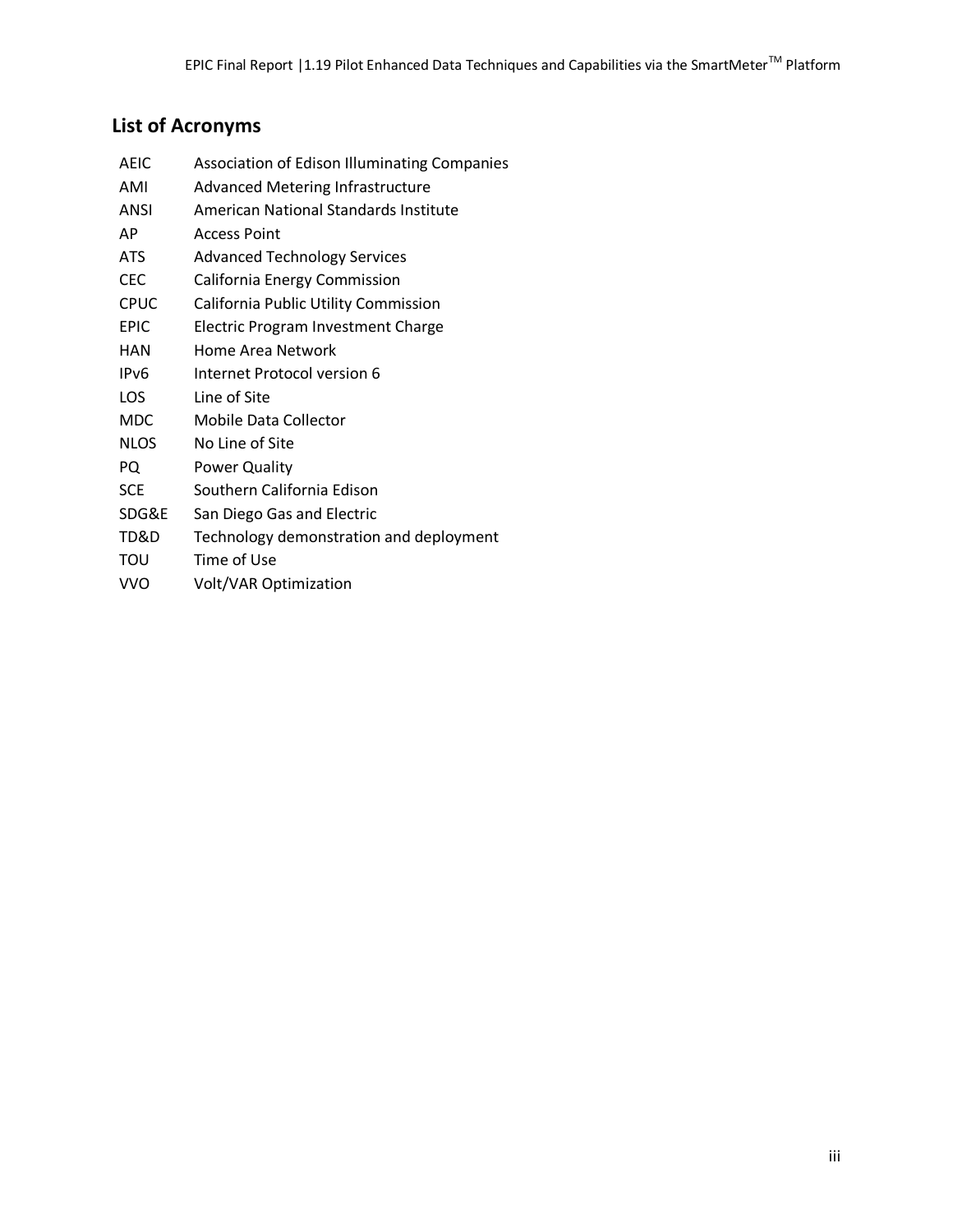## **Executive Summary**

PG&E has invested over \$2 billion in a robust Advanced Metering Infrastructure (AMI) network, one of the largest IPv6 networks<sup>1</sup> in the world with more than 9 million AMI devices (also referred to as the  $S$ martMeter<sup>TM</sup>). Data collection and messaging has so far been constrained to the direct benefit generating features supported in the California Public Utility Commission's (CPUC) Decisions approving PG&E's SmartMeter<sup>™</sup> deployments, including *D. 06-07-027<sup>2</sup> Final Opinion Authorizing Pacific Gas and Electric Company to Deploy Advanced Metering Infrastructure* and *D. 09-03-026<sup>3</sup> Pacific Gas and Electric Company's Proposed Upgrade to the SmartMeter*™ *Program*. The benefits of the SmartMeter<sup>™</sup> highlighted in the decisions focused on meter reading operations savings, Home Area Network (HAN) functionality, etc.

In order to contribute to maximizing the value of SmartMeters<sup>™</sup> for customers, PG&E proposed and the CPUC approved PG&E's Electric Program Investment Charge (EPIC) Project 1.19 - "Pilot Enhanced Data Techniques and Capabilities via the SmartMeter<sup>™</sup> Platform" to demonstrate new and improved data collection techniques and capabilities that could potentially expand the benefits from the AMI network system.

### **Objectives**

EPIC 1.19 successfully met the following project objectives:

- 1. Demonstrate additional types of data that can be collected via PG&E's SmartMeter<sup>TM</sup> platform, both by converting meter formats and by exploring new data channels in the existing format.
- 2. Demonstrate various data collection network improvement or endpoint devices with longer range or enhanced data rates or other data collection improvements. Examples include new methods of collection for meters in remote areas and new power theft methodologies using meter data to identify energy diversion cases.

## **Major initiatives**

 $\overline{\phantom{a}}$ 

To achieve the above objectives, EPIC Project 1.19 executed four initiatives that contributed to improving data collection techniques and capabilities of the SmartMeter $^{TM}$  network.

**Initiative 1 – C12.19 Format and Power Quality Data**

Demonstrate the ability to convert meters from the AMI vendor proprietary original format to the ANSI Standard C12.19 format, which provide more granular voltage and power quality data that may enable PG&E to more easily and automatically access a myriad of data elements previously only available through on-site troubleshooting field visits. This data could potentially provide the ability to proactively, virtually monitor electric distribution circuits and correct voltage issues prior to an issue occurring, and could be leveraged by high usage / large

 $^1$  Internet Protocol version 6 (IPv6) is the most recent version of the Internet Protocol (IP), the communications protocol for devices across the SmartMeter™ network.

<sup>2</sup> http://docs.cpuc.ca.gov/word\_pdf/FINAL\_DECISION/58362.pdf

<sup>&</sup>lt;sup>3</sup> [http://docs.cpuc.ca.gov/PublishedDocs/WORD\\_PDF/FINAL\\_DECISION/98486.PDF](http://docs.cpuc.ca.gov/PublishedDocs/WORD_PDF/FINAL_DECISION/98486.PDF)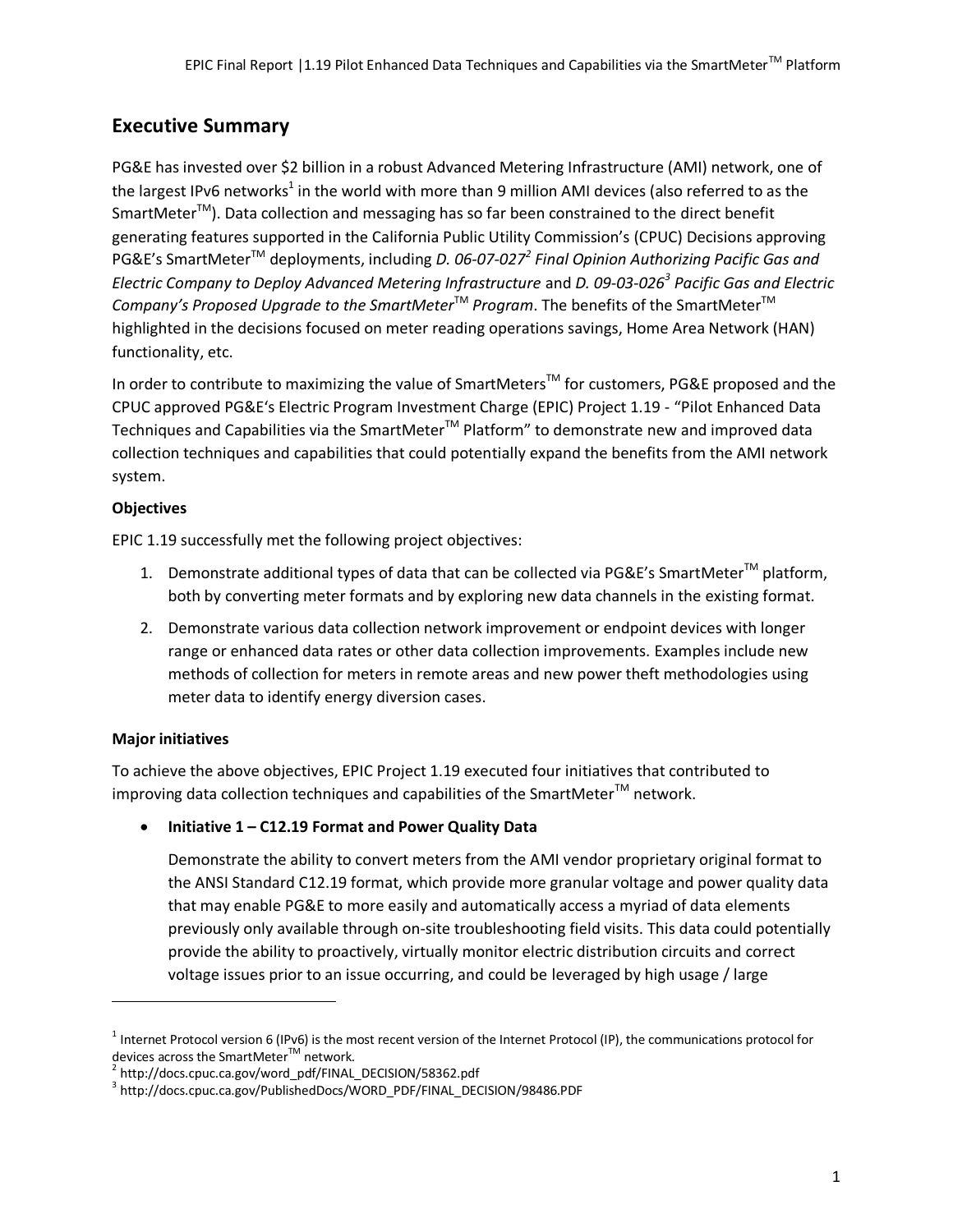customers to save energy and maintain operations productivity by managing sensitive equipment. Additionally, this data can be leveraged to identify energy diversion as described in Initiative 4.

#### **Initiative 2 - Explore New Data Channels from existing AMI meters**

Investigate obtaining new data channels from existing AMI meters that could be used to support safety and reliability goals and investigate whether it's possible to obtain the desired channels in the original (non-C12.19) format.

#### **Initiative 3 - Mobile (Remote) Data Collector (MDC)**

Demonstrate that AMI two-way communications can be successfully transmitted using a radio bridging technology to close the gap between stranded meters that aren't communicating and the headend operating system, which can enable PG&E to communicate with hard-to-reach customers that currently require monthly, in-person visits to read the meters for billing purposes.

#### **Initiative 4 - Identifying Energy Diversion**

Demonstrate the ability to predict 'Line Side Taps' by identifying mismatches between customer voltage drops and corresponding usage to enable PG&E to more easily and quickly identify suspected energy diversion cases.

#### **Key Project Findings**

EPIC Project 1.19 concluded with the following key takeaways:

- PG&E determined through lab testing that the current AMI electric meters can be converted to the industry standard ANSI C12.19 protocol, by installing batteries and necessary firmware to maintain time synchronization, which enabled the collection of additional power quality data that is not currently available.
- The proprietary, original meter data format showed gaps in data channels (missing or not complete) from the new meter models that are being developed and added to the AMI network. PG&E may evaluate ways to collaborate with vendors in developing and improving on-shelf products in order to best meet PG&E needs and improve vendor response to product challenges.
- Radio equipment with directional antennae can extend the range of the AMI network in hard-toreach areas of PG&E's territory.
- The collection of interval voltage readings, in addition to customer usage data, can be used to identify unsafe energy diversion using the 'Line Side Tap' detection technique.

#### **Next Steps**

Based on the results of this project, PG&E has taken multiple next steps and will explore several others:

 **Initiative 1 - C12.19 Format and Power Quality Data:** Explore alternative methods for maintaining the clock without the need for a field visit to install batteries and firmware, such as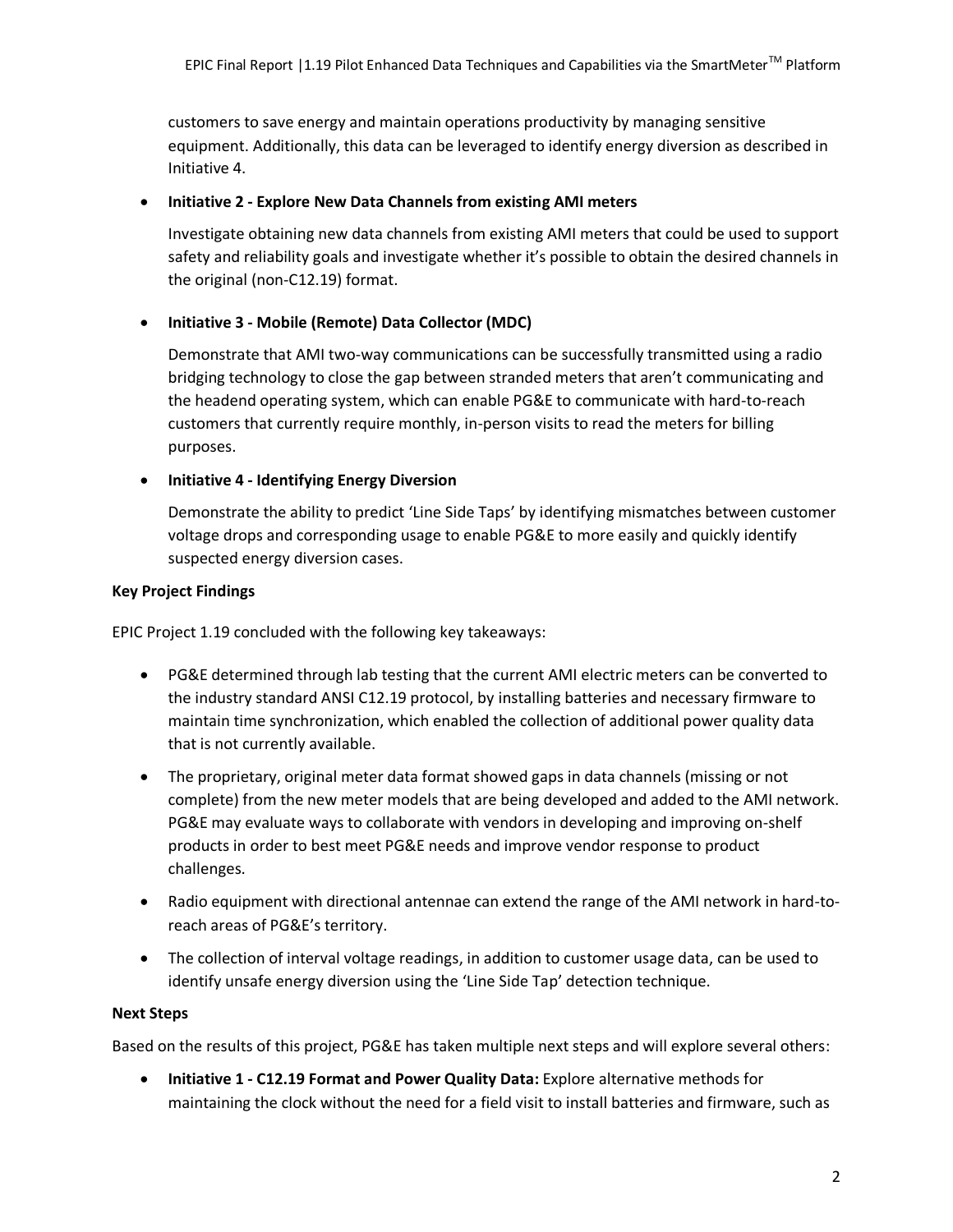synchronizing the meter time to AMI network time. Explore the possibility of conducting an endto-end test to ensure the data can be successfully retrieved in the billing system without negative impact. Pending that an alternative method for maintaining time can be established and that converted meters have no adverse impact on billing, explore rolling out meter data conversion to the ANSI C12.19 format to provide additional visibility into voltage data. For new meter installations, consider purchasing ANSI C12.19 formatted polyphase meters with supercapacitors (no batteries).

- **Initiative 2 - Explore New Data Channels from existing AMI meters:** Collaborate with the AMI vendor to correct the defects of leading kVARh for original format meters. In order to incorporate large commercial and industrial customers in to PG&E's AMI metering solution, this data is needed. This effort is currently underway in collaboration with the vendor. Additionally, PG&E will explore the use of new meters manufactured with C12.19 format in scenarios where the business case shows value.
- **Initiative 3 - Mobile (Remote) Data Collector (MDC):** Apply remote data collection technologies at locations that are proven to be economical, practical, and feasible, to connect as many meters to the AMI network as possible. This demonstration has now led to the successful use of a low-cost antennas only solution. It was found that this was all that was needed for most applications. An antenna will connect to a single meter that can then act as a hub to be connected to multiple meters. PG&E has tested and rolled out antennas to over 55 remote locations, and plans to continue this roll out to additional sites.
- **Initiative 4 - Identifying Energy Diversion:** The demonstration of the 'Line Side Tap' diversion condition has proven to be accurate. As such, PG&E now leverages the algorithm in an automated in-house tool. Users can select the regions/ cities and meter types that best suit the user's workload and priorities. Customer data is incorporated in to the tool in order to take the necessary action. The Line Side Tap Tool relies on interval voltage data available from the AMI meters. As such, the scope of the tool is limited to only those meters that currently have interval voltage data. As described in Initiatives 1 and 2, PG&E will explore the expansion of interval voltage data to the rest of the electric meters and continued conversion to ANSI C12.19 format in order to leverage this data for the Line Side Tap Tool as well as other grid operations.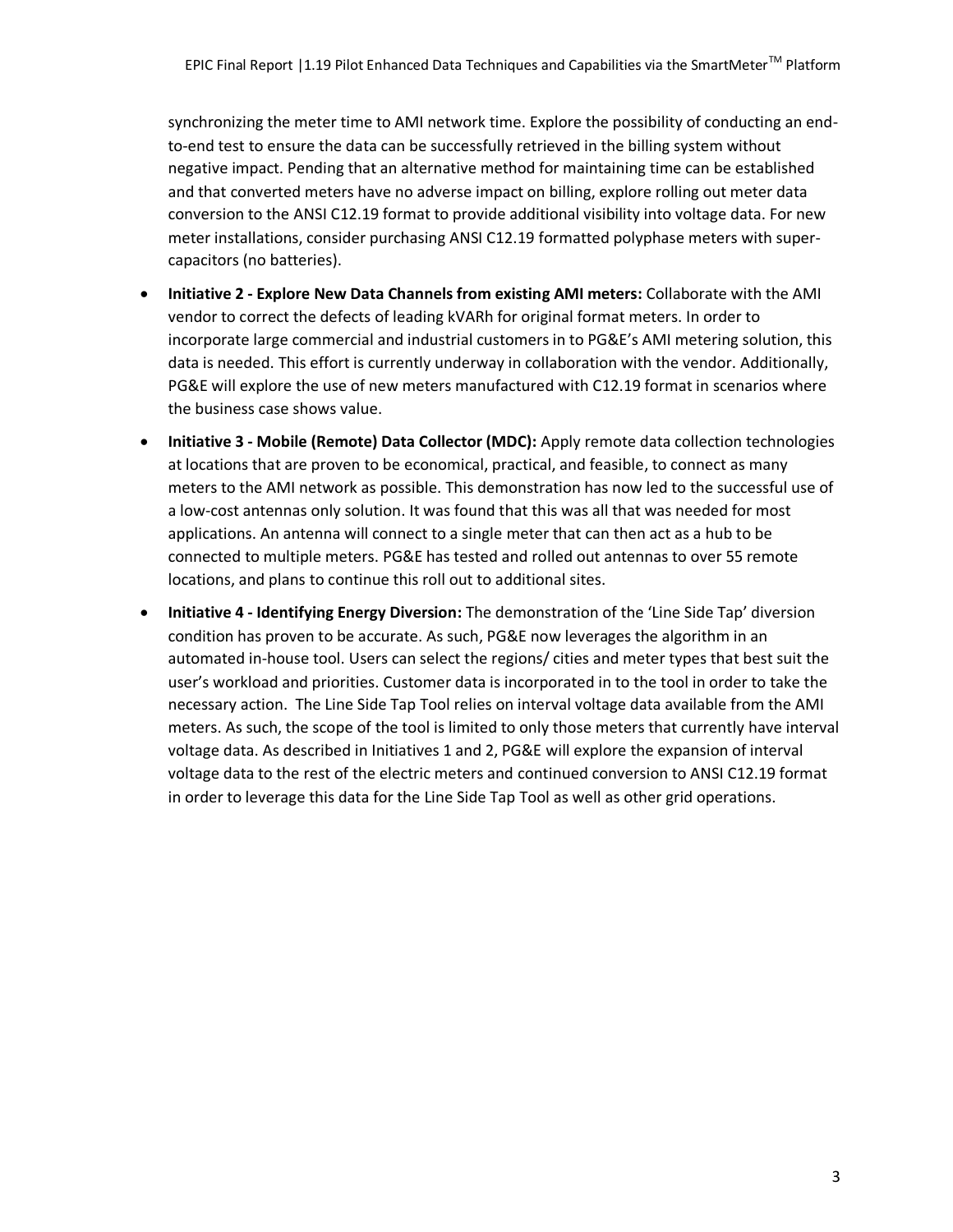#### **Conclusion**

EPIC Project 1.19 successfully demonstrated ways to leverage SmartMeters<sup>™</sup> to provide greater visibility and granularity to additional data, which could potentially assist in improvements, such as more efficiently meeting voltage requirements and proactively addressing customer satisfaction concerns related to voltage variability more quickly. The project also connected difficult to reach meters to the AMI network to potentially reduce meter reading operation and maintenance costs. Finally, the project improved the ability to identify 'Line Side Tap' scenarios to improve the efficiency and effectiveness of investigating energy diversion cases and to mitigate safety hazards with customers, the public or PG&E.

As a result of this project, PG&E is planning to leverage these findings by pursuing the conversion of existing meters to C12.19 format when cost-effective, leveraging additional data collection in existing original format, deploying radio/antenna communication devices for hard-to-reach meters, and rolling out a 'Line Side Tap' tool. In the end, this EPIC project provides industry value by demonstrating new ways to leverage AMI data and platform to advance the foundational utility principles of safety, reliability and affordability.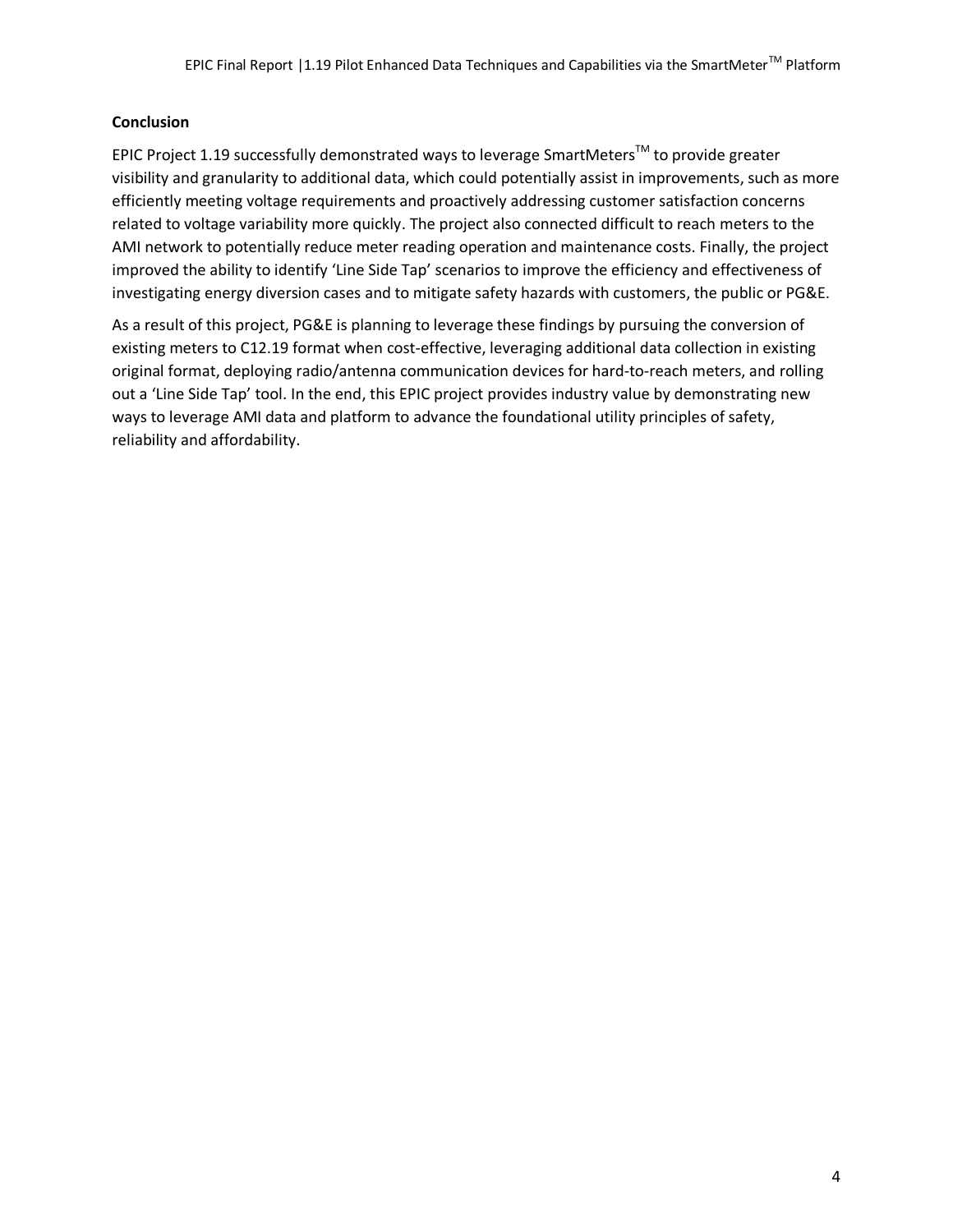## **1. Introduction**

The California Public Utilities Commission (CPUC) passed two decisions that established the basis for this project. The CPUC initially issued D. 11-12-035, *Decision Establishing Interim Research, Development and*  Demonstrations and Renewables Program Funding Level<sup>4</sup>, which established the Electric Program Investment Charge (EPIC) on December 15, 2011. Subsequently, on May 24, 2012, the CPUC issued D. 12-05-037, *Phase 2 Decision Establishing Purposes and Governance for Electric Program Investment Charge and Establishing Funding Collections for 2013-2020,*<sup>5</sup> which authorized funding in the areas of applied research and development, technology demonstration and deployment (TD&D), and market facilitation. In this later decision, the CPUC defined TD&D as "the installation and operation of precommercial technologies or strategies at a scale sufficiently large and in conditions sufficiently reflective of anticipated actual operating environments, to enable the financial community to effectively appraise the operational and performance characteristics of a given technology and the financial risks it presents." 6 The decision also required the EPIC Program Administrators (PG&E, SCE, SDG&E, and the CEC) to submit Triennial Investment Plans to cover three-year funding cycles for 2012-2014, 2015-2017, and 2018-2020.

On November 1, 2012, in A.12-11-003<sup>7</sup>, PG&E filed its first triennial Electric Program Investment Charge (EPIC) Application at the CPUC, requesting \$49,328,000, including funding for 26 Technology Demonstration and Deployment Projects. On November 14, 2013, in D.13-11-025<sup>8</sup>, the CPUC approved PG&E's EPIC plan, including \$49,328,000 for this program category. Pursuant to PG&E's approved EPIC triennial plan, PG&E initiated, planned and implemented the following project: Project #1.19 - "Pilot Enhanced Data Techniques and Capabilities via the SmartMeter™ Platform." Through the annual reporting process, PG&E kept the CPUC staff and stakeholders informed of the progress of the project.

This is PG&E's final report on this project, which successfully demonstrated new and improved data collection techniques and capabilities from our electric meters using the existing AMI infrastructure. This report documents the EPIC 1.19 project achievements, highlights key findings and next steps from the project that have industry-wide value, and identifies future opportunities for PG&E and other stakeholders to leverage this project.

 $\overline{a}$ 

<sup>4</sup> [http://docs.cpuc.ca.gov/PublishedDocs/WORD\\_PDF/FINAL\\_DECISION/156050.PDF](https://sps.utility.pge.com/sites/SGTP/Shared%20Documents/SGTP%20All%20Stakeholders/SGTP%20Emerging%20Technology%20Programs%20(ETP)/Project%20Docs/EPIC/EPIC%201/1.19-Enhanced%20Data%20Techniques-AMI/Closeout/Final%20Report/%20http:/docs.cpuc.ca.gov/PublishedDocs/WORD_PDF/FINAL_DECISION/156050.PDF)

<sup>&</sup>lt;sup>5</sup> [http://docs.cpuc.ca.gov/PublishedDocs/WORD\\_PDF/FINAL\\_DECISION/167664.PDF](http://docs.cpuc.ca.gov/PublishedDocs/WORD_PDF/FINAL_DECISION/167664.PDF)

<sup>6</sup> Decision 12-05-037 pg. 37

<sup>&</sup>lt;sup>7</sup> <http://docs.cpuc.ca.gov/PublishedDocs/Efile/G000/M031/K735/31735305.PDF>

<sup>&</sup>lt;sup>8</sup> <http://docs.cpuc.ca.gov/PublishedDocs/Published/G000/M081/K773/81773445.PDF>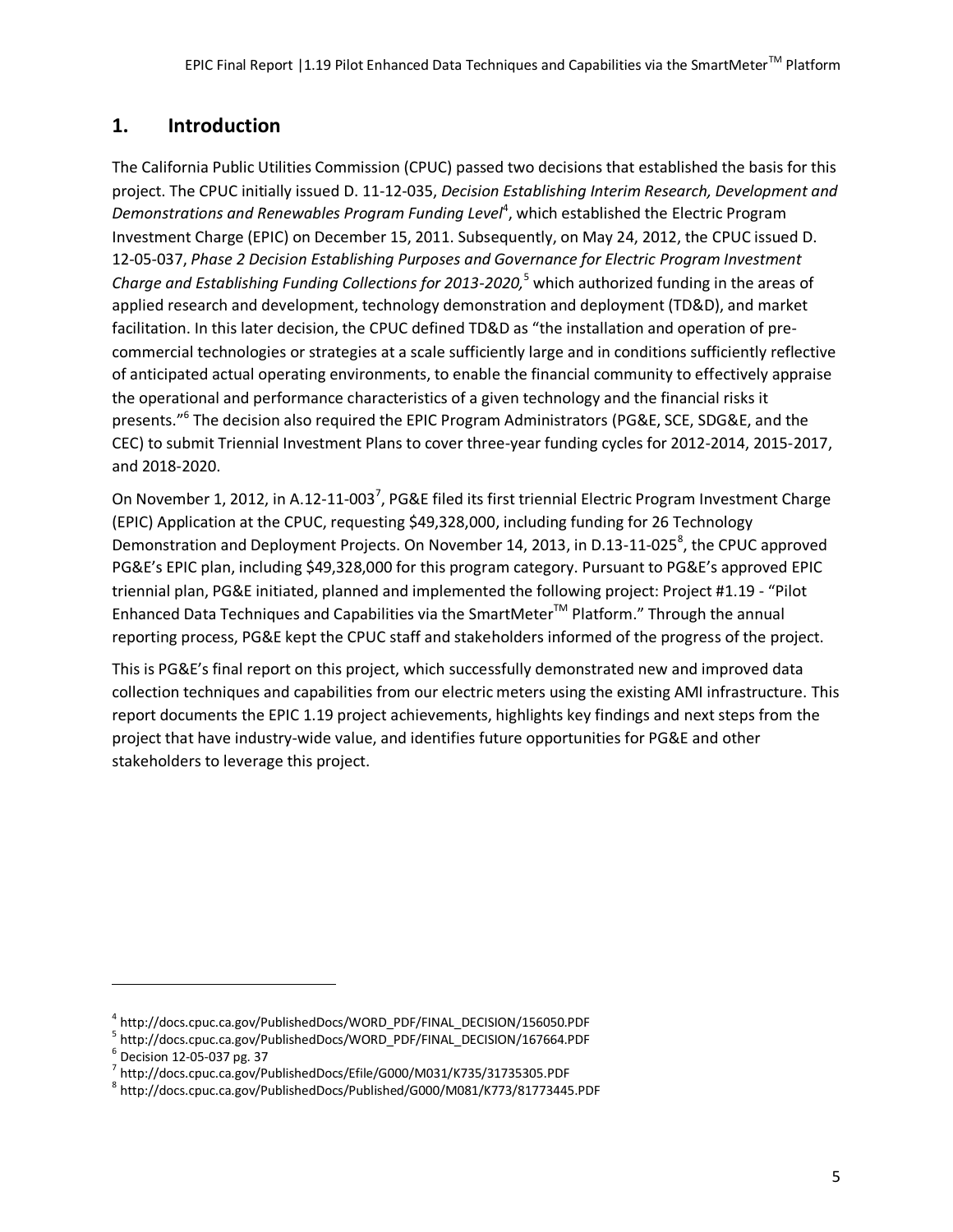## **2. Project Summary**

## **2.1. Project Objective**

The overall purpose of the EPIC 1.19 project is to demonstrate new and improved data collection techniques and capabilities that could greatly expand the use from various types of data collected via the SmartMeter<sup>™</sup>, also referred to as the AMI network system.

EPIC 1.19 successfully met the following project objectives:

- 1. Demonstrate additional types of data that can be collected via PG&E's SmartMeter<sup>™</sup> platform, both by converting meter formats and by exploring new data channels in the existing format.
- 2. Demonstrate various data collection network improvement or endpoint devices with longer range or enhanced data rates or other data collection improvements. Examples include new methods of collection for meters in remote areas and new power theft methodologies using meter data for identifying meter diversion cases.

## **2.2. Issue Addressed**

 $\overline{a}$ 

PG&E has invested over \$2 billion in a robust Advanced Metering Infrastructure (AMI) network, one of the largest IPv6 networks<sup>9</sup> in the world with more than 9 million AMI devices, also referred to as the SmartMeter<sup>™</sup>. Data collection and messaging has so far been constrained to the direct benefit generating features supported in the California Public Utility Commission's (CPUC) Decisions 06-07-027<sup>10</sup> *Final Opinion Authorizing Pacific Gas and Electric Company to Deploy Advanced Metering Infrastructure* and 09-03-026<sup>11</sup> Decision on Pacific Gas and Electric Company's Proposed Upgrade to the SmartMeter<sup>™</sup> *Program* approving PG&E's SmartMeter<sup>™</sup> deployments, which focused on meter reading savings, outage notification, faster restoration following outages, power theft identification, and Home Area Network (HAN) functions.

In order to contribute to maximizing the value of AMI meters for customers, PG&E proposed and the CPUC approved PG&E's Electric Program Investment Charge (EPIC) Project 1.19 - "Pilot Enhanced Data Techniques and Capabilities via the SmartMeter<sup>™</sup> Platform" to demonstrate new and improved data collection techniques and capabilities that could potentially expand the benefits from the type of data collected via the AMI network system.

In addition to providing PG&E with critical information to allow it to more effectively and efficiently monitor and manage the grid, enhanced data could support new information-based services aimed at better addressing customer energy management needs. This, for example, could allow customers to understand and react to their consumption, and provide them with the opportunity to more closely manage costs, and to respond to alerts and grid conditions, should they choose to do so. The drive for

 $^9$  Internet Protocol version 6 (IPv6) is the most recent version of the Internet Protocol (IP), the communications protocol for devices across the SmartMeter $^{TM}$  network.

 $10$  http://docs.cpuc.ca.gov/word\_pdf/FINAL\_DECISION/58362.pdf

<sup>&</sup>lt;sup>11</sup> http://docs.cpuc.ca.gov/PublishedDocs/WORD\_PDF/FINAL\_DECISION/98486.PDF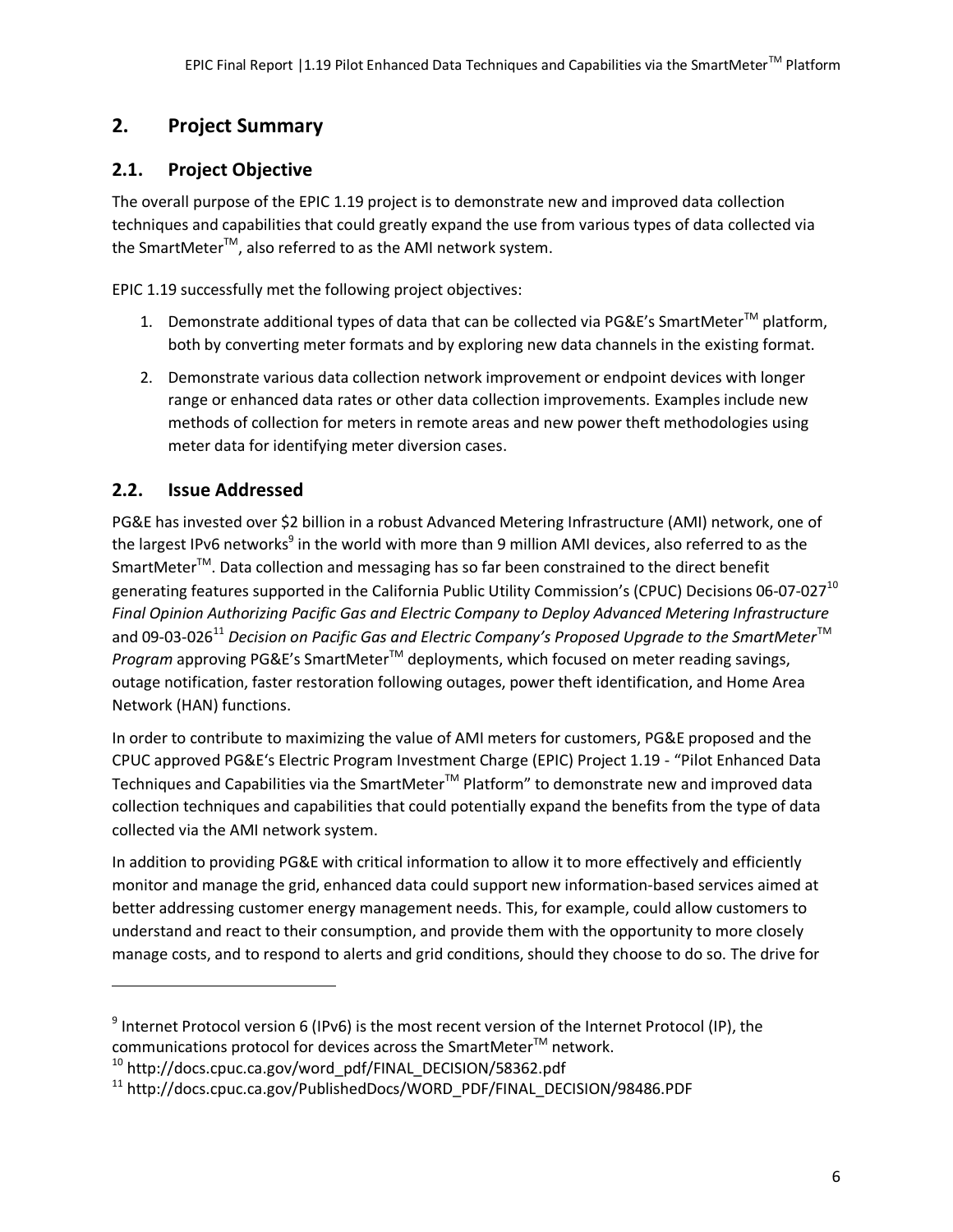new services also may include demonstrating and deploying new technologies that improve network connectivity in order to further enhance the customer experience and improve the reliability of our grid services.

## **2.3. Project Initiative Overview**

EPIC Project 1.19 completed four major initiatives:

### **Initiative 1 - C12.19 Format and Power Quality Data**

Demonstrate the ability to convert meters from the AMI vendor proprietary original format to the American National Standards Institute (ANSI) Standard C12.19 format, which may enable PG&E to more easily and automatically access a myriad of data elements previously only available through on-site troubleshooting field visits.

**Initiative 2 – Explore New Data Channels from existing AMI meters** 

Investigate obtaining new data channels from existing AMI meters that could be used to support safety and reliability goals and investigate whether it's possible to obtain the desired channels in the original (non-C12.19) format. Visibility to additional voltage data could assist in proactively addressing customer satisfaction concerns related to voltage variability more quickly.

## **Initiative 3 - Mobile (Remote) Data Collector (MDC)**

Demonstrate that AMI two-way communications can be successfully transmitted using a radio bridging technology to close the gap between stranded meters that aren't communicating and the headend operating system.

#### **Initiative 4 - Identifying Energy Diversion**

Demonstrate the ability to predict 'Line Side Taps' by identifying mismatches between customer voltage drops and corresponding usage to enable more efficient identification of suspected energy diversion cases.

PG&E also considered other additional initiatives in this project, but these initiatives were adjusted for efficiencies or put on hold when identifying a duplicative effort.

## **Initiative 5 - Multiple Data Feed from One Meter Using GMI and C12.19 Format**

This project was combined with Initiative 2 – Explore New Data Channels from Existing AMI Meters. Both initiatives aimed to gather data from existing AMI meters in a new and novel way: one exploring new data channels and the other collecting multiple data points from these channels. Combining the initiatives provided synergy in achieving the objectives.

## **Initiative 6 - New Meter Health Event Data**

This objective of this initiative was to determine the ability to obtain new meter health events that could provide useful data for detecting and trending additional conditions, such as meter internal high temperature, meter inaccuracy, and meter internal disconnect switch problems. Prior to the initiative's launch, PG&E uncovered that another utility (Pepco Holding Inc.) had been able to obtain additional health event data in the manner that this initiative had proposed.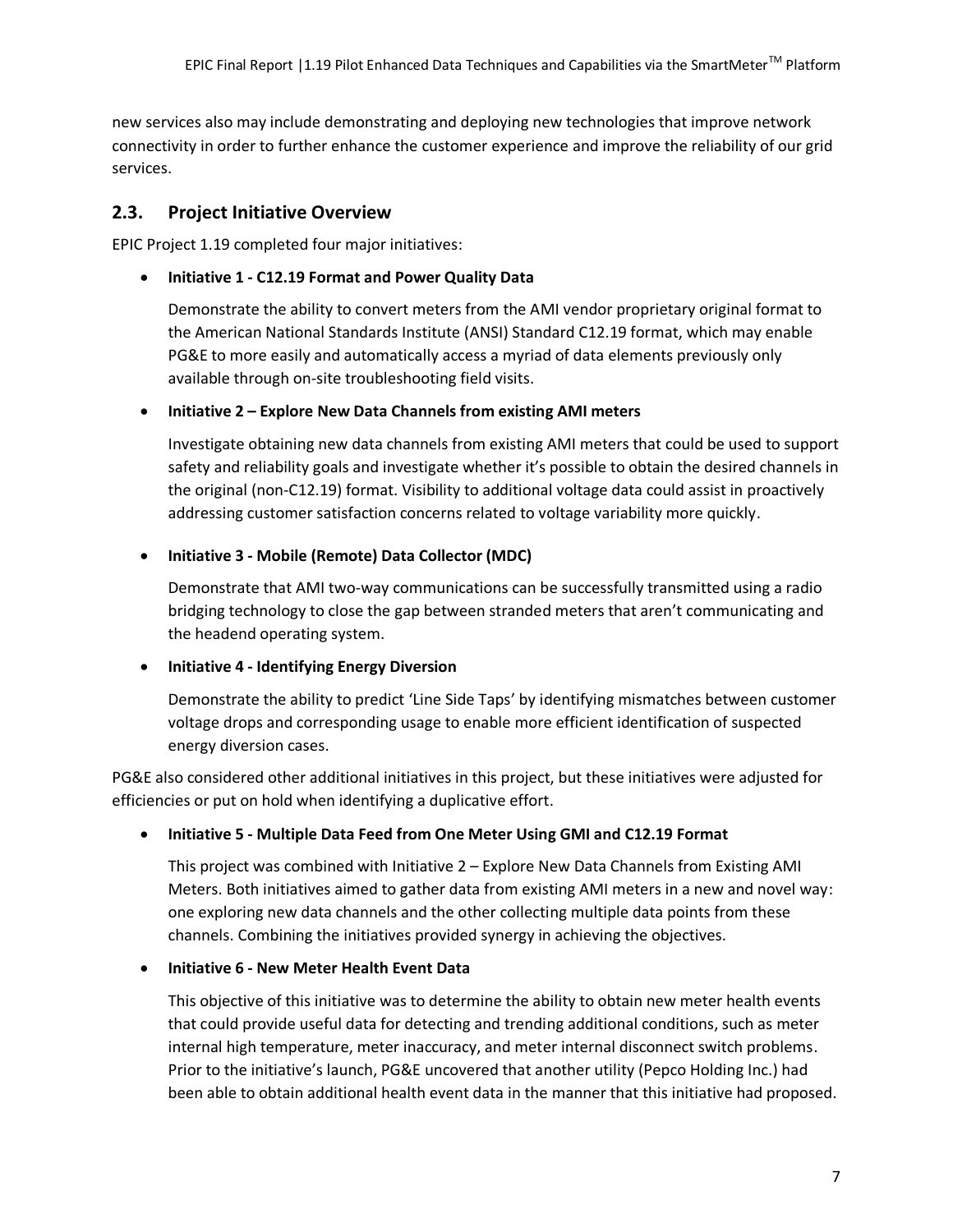In an effort to avoid unnecessary duplication per the EPIC guidance in Decision 13-11-025,  $^{12}$ PG&E decided to not proceed with executing this initiative, as the premise has been proven elsewhere.

## **3. Project Initiatives: Overviews, Results, Findings and Next Steps**

The sections below describe the overview, milestones and tasks, results, findings, and next steps for each of the project's four key initiatives.

## **3.1. Initiative 1 - C12.19 Format and Power Quality Data**

## **3.1.1. Overview**

 $\overline{a}$ 

To determine the ease and feasibility of accessing a myriad of data elements previously only available through on-site troubleshooting field visits, Initiative 1 converted AMI meters from the AMI vendor proprietary original format to ANSI Standard C12.19 format. The ANSI Standard C12.19 meter data format is the national-standard data format for meter communications and provides the ability to access additional meter data, such as power quality data and more granular voltage data, which is not available in the original format.

Collecting more granular voltage information may support PG&E's ability to more accurately locate and proactively resolve electric line fault conditions. Also, the C12.19 standard meter is capable of providing power quality data, which is information that may benefit high usage/large commercial customers in two ways: 1) energy savings and, 2) manufacturing operations. Customers may save energy by leveraging the available power quality data to replace inefficient equipment and install additional capacitors to compensate VAR, stabilize voltage supplied to the load and reduce heat generation during operation. For manufacturing operations, the power quality data may help these customers set up equipment, increase equipment efficiency and longevity and maintain operations and productivity.

The original and ANSI C12.19 formats are two different methods of communicating meter data and commands between the headend operating system and the meter. The original AMI meter data format is proprietary to the AMI network provider. In this original format, the radio interface card that is mounted in the meter acts as an interface between the headend operating system and the meter. A few channels of metering interval data and logs are stored in the radio interface card. The meter itself has a simple program based on total kWh as opposed to Time of Use (TOU) data.

For the national standard ANSI C12.19 meter data format, the radio interface card passes the commands and meter data directly between the headend operating system and the meter. Metering interval data and logs are stored in the meter and are limited only by the meter programming and memory size. The meter itself has a more complex program.

<sup>12</sup> http://docs.cpuc.ca.gov/PublishedDocs/Published/G000/M081/K773/81773445.pdf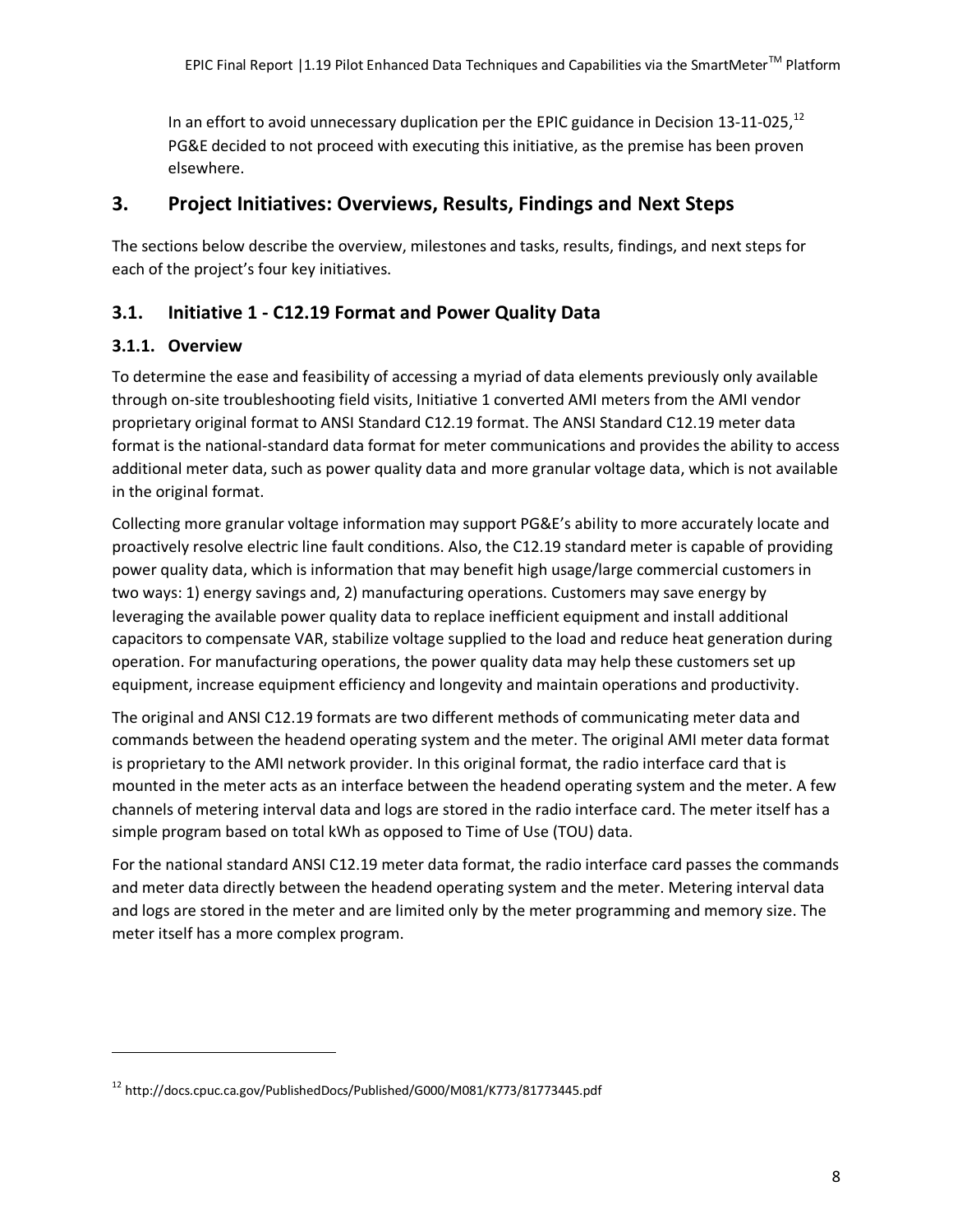#### **Objectives**

Converting the meter data format to the ANSI C12.19 standard allows for additional power quality data and more granular voltage data to be collected, which would support the benefits noted above. This initiative had three main objectives that contributed to determining if the conversion to ANSI C12.19 format may provide these additional benefits to PG&E and our customers:

- 1) Convert polyphase AMI meters from the original AMI vendor proprietary meter data format (original format) to the national standard ANSI C12.19 meter data format (ANSI C12.19 format).
- 2) Schedule and execute on-demand reads to retrieve additional interval data channels.
- 3) Schedule and execute an on-demand power quality data reads to retrieve power quality (PQ) data.

### **Tasks**

To achieve the objectives of this initiative, the following tasks were executed and results identified:

- 1) **Task: Converted meters to ANSI C 12.19 format:** Four meters, two self-contained Form 16S and two transformer rated Form 9S, were converted from the original format to ANSI C12.19 format. To complete the conversion, the following steps were performed:
	- a) Installed batteries and the necessary firmware options into the meters to enable advanced functions:
		- kVA/kVAR Measurement
		- Power Quality Measurements
		- Expanded Load Profile Recording
		- Time of Use (TOU) so the meter may be programmed for self-reads at midnight and other TOU operation.
		- Voltage Event Monitor
		- Event Log to track the most recent 500 events with date and time stamps.
	- b) Performed the conversion process from original format to ANSI C12.19 format using the headend operating system.
	- c) Reprogramed the meters using the headend operating system with new Time of Use (TOU)/Load Profile meter programs to enable load profile recording.
- 2) **Retrieve Interval and Register Reads for New Data Channels:** On-demand interval and register reads for the new channels were retrieved using the headend operating system. The data was compared to the values pulled directly from the meter.
	- a) Lab Test: The test was performed one time for each of the four meters in a lab setting.
	- b) Field Test: The test was performed on one of the converted meters on-site at one location in San Francisco.
- 3) **Retrieve Power Quality Data:** On-demand power quality (PQ) data reads were retrieved using the headend operating system. The data was compared to the values pulled directly from the meter.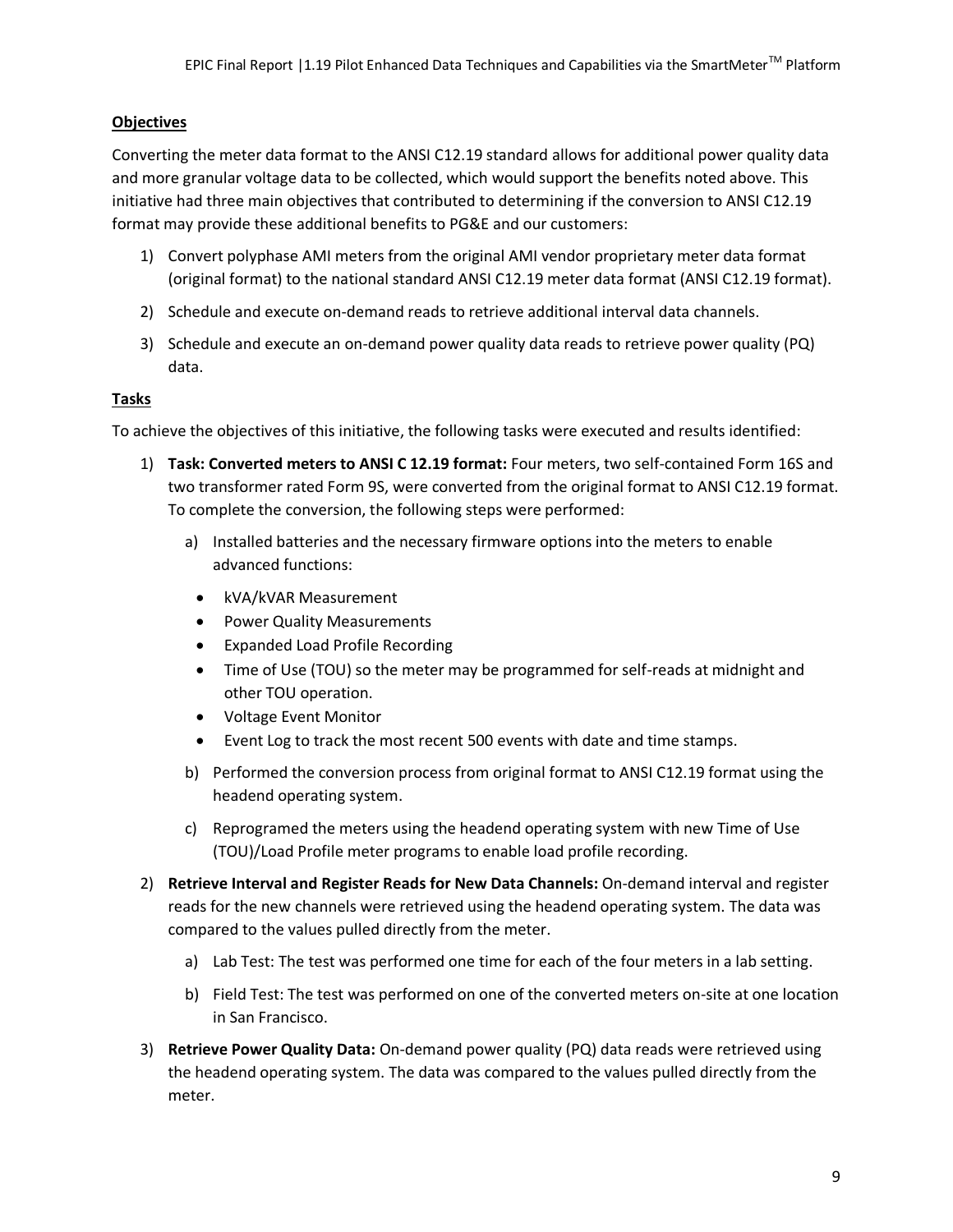- a) Lab Test: The test was performed one time for each meter in a lab setting.
- b) Field Test: The test was performed on one of the converted meters on-site at one location in San Francisco.

### **3.1.2. Technical Results**

Through completing the above tasks, Initiative 1 demonstrated the following results:

Through lab testing and field testing, two self-contained Form 16S and two transformer-rated Form 9S meters were successfully converted from the original format to the ANSI C12.19 format and tested. Figure 1 below depicts the test meters that were used in the lab and field testing.



**Figure 1. Initiative 1 - Test Meters (green arrows indicate test meters)**

- 4) On-demand interval usage and register reads were requested and successfully received using the headend operating system. There was no delay in receiving the data. The data received matched the expected values within revenue meter class standards, which can be leveraged for billing and planning purposes. With visibility into all of these data elements, PG&E can potentially leverage SmartMeter<sup>TM</sup> building capability for all customers. The additional data channels include:
	- kWh Total Delivered Only Fundamental + Harmonics
	- kVARh Total Lag Only Fundamental + Harmonics
	- kWh Total Received Only Fundamental + Harmonics
	- kVARh Total Lead Only Fundamental + Harmonics
	- Phases A, B, C Line to Neutral Voltages Fundamental + Harmonics
	- Phases A, B, C Line to Line Voltages Fundamental + Harmonics
- 5) On-demand Power Quality (PQ) data reads were successfully received using the headend operating system. There was no delay in receiving the data and the data received matched the expected values that were pulled directly from the meters. This additional PQ data could assist in meeting voltage requirements and proactively addressing customer satisfaction concerns related to voltage variability. The PQ data included: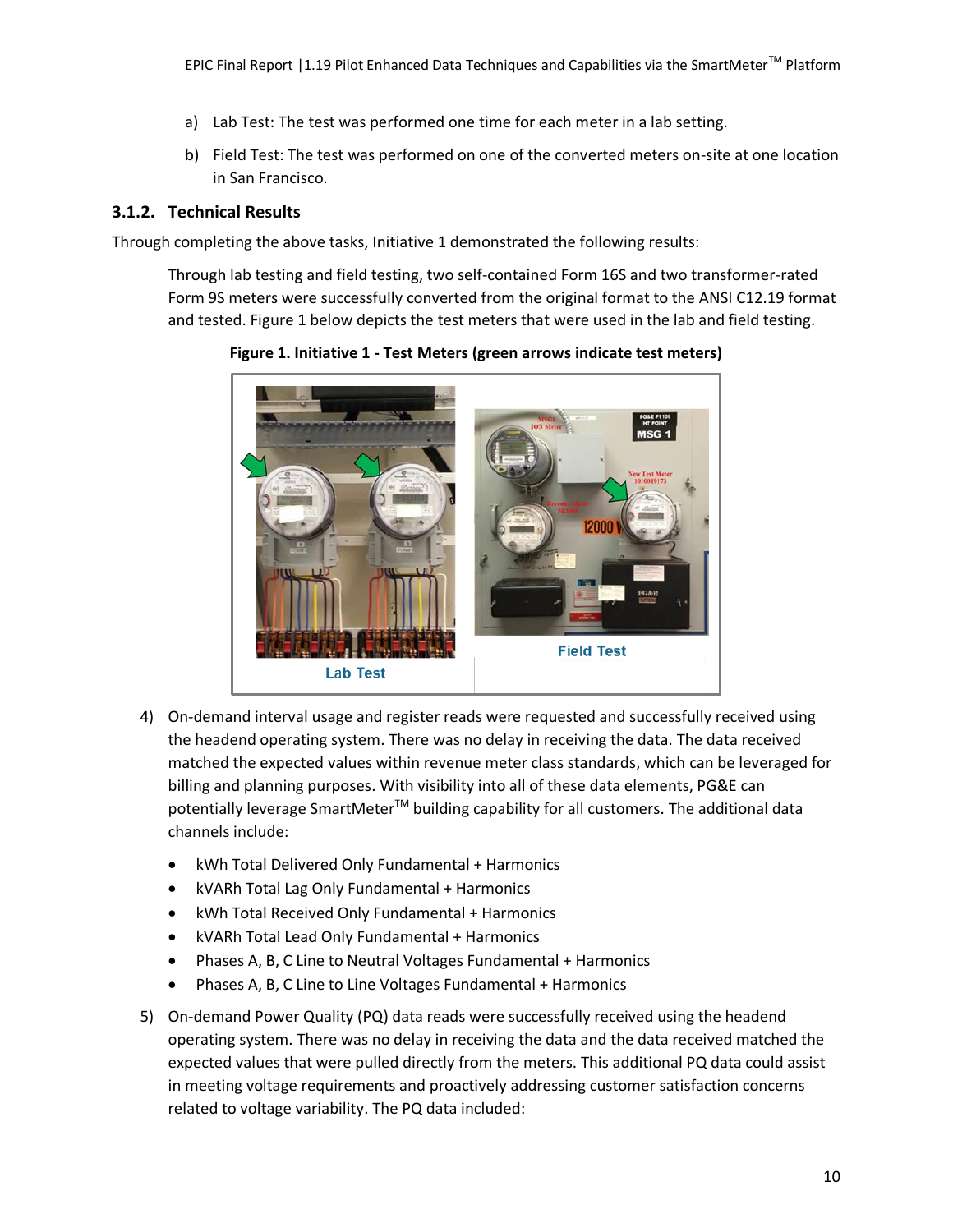- Phases A, B, C Voltage Magnitudes and Phase Angles
- Phases A, B, C Current Magnitudes and Phase Angles
- Distortion Power Factor
- Meter Specific Diagnostic Flags and Counters
- **•** Previous Interval and Momentary Demands
- Phases A, B, C kW Demand Fundamental + Harmonics
- Phases A, B, C kW Demand Fundamental Only
- Phases A, B, C kVAR Demand Fundamental + Harmonics
- Phases A, B, C kVAR Demand Fundamental Only
- Phases A, B, C Distortion kVA Demand
- Phases A, B, C Apparent kVA Demand
- Phases A, B, C Line to Neutral Voltages Fundamental + Harmonics
- Phases A, B, C Line to Neutral Voltages Fundamental Only
- Phases A, B, C Line to Line Voltages Fundamental + Harmonics
- Phases A, B, C Line to Line Voltages Fundamental Only
- Phases A, B, C Currents Fundamental + Harmonics
- Phases A, B, C Currents Fundamental Only
- **•** Imputed Neutral Current
- Power Factor
- Frequency
- Phases A, B, C Total Demand Distortion
- Phases A, B, C Current Total Harmonic Distortion
- Phases A, B, C Voltage Total Harmonic Distortion
- Phases A, B, C Register Distortion Power Factor
- Total Register Distortion Power Factor

Scheduled reads and export of power quality data were executed successfully and generated export files, including the data fields noted above. These export files are suitable for data analysis and database storage in a production environment.

## **3.1.3. Findings and Next Steps**

**Findings:** The initiative successfully demonstrated the conversion of meters from the original, vendorproprietary data format to the ANSI C12.19 format. In lab and field settings, four meters were converted from original format to ANSI C12.19 format and the desired data was successfully and accurately retrieved. This may enable PG&E to more easily and automatically access a myriad of data elements, which was previously only available through on-site troubleshooting field visits. This data can be leveraged for electric operations and power quality purposes to troubleshoot issues without needing to deploy metering equipment into the field.

While the conversion was successful, an in-person visit was required for each meter to install a battery and enable numerous firmware functions in order to have time synchronization for the data collected. Additionally, further testing is required to ensure that the billing system is not impacted.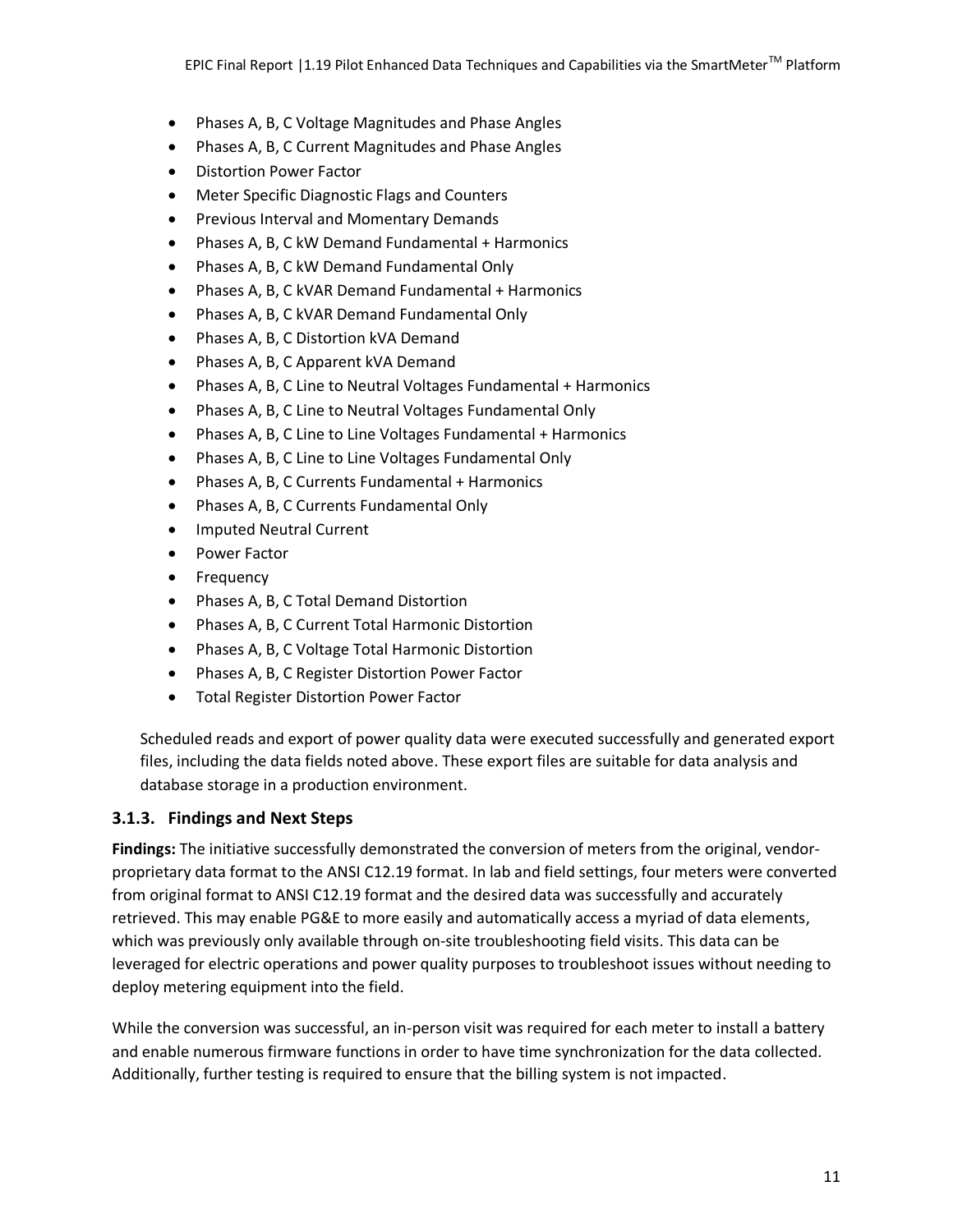**Next Steps:** As an outcome of these findings, PG&E will explore the following next steps:

- **Explore alternative timing methods:** During the project, if an in-person visit was required for each meter to install a battery for the meter clock and enable numerous firmware options in order to have time synchronization for the data collected. PG&E will explore alternative methods for maintaining the clock without the need for a field visit, such as synchronizing the meter time to AMI network time.
- **Conduct end-to-end test for converted meters:** This initiative tested the ability to collect this data in the meter headend. Following this project, PG&E will explore the possibility of conducting an endto-end test to ensure the data can be successfully retrieved in the billing system without negative impact.
- **Conduct conversions in phases:** Pending that an alternative method for maintaining time can be established and that converted meters have no adverse impact on billing, PG&E will explore rolling out meter data conversion to the ANSI C12.19 format to provide additional visibility into voltage data. This can be performed in waves, but PG&E will potentially explore first deploying this new format to customers on the commercial / industrial, agricultural customers, and water districts, as they will see the highest benefits from these power quality troubleshooting improvements. Pending the results of this roll-out, PG&E will then explore converting meters to the ANSI C12.19 format with medium and large commercial/industrial customers.
- **Leverage standard format for new installations:** For new meter installations, replacements and maintenance, PG&E will consider purchasing ANSI C12.19 formatted polyphase meters with supercapacitors (no batteries) and/or with a capability of synchronizing the meter time to AMI network time.

## **3.2. Initiative 2 – Explore New Data Channels from Existing AMI Meters**

## **3.2.1. Overview**

As AMI technology improves over time, new data becomes available that could potentially be leveraged to support safety and reliability goals. For instance, visibility to additional voltage data could assist proactively addressing customer satisfaction concerns related to voltage variability more quickly.

The main deliverables of Initiative 2 involved programming meter communication interface cards to retrieve new data channels from the AMI meters to investigate what new data channels could be provided from existing AMI meters, demonstrate whether it is possible to obtain these channels from the original AMI proprietary format, and demonstrate the impact of receiving these new data channels into PG&E systems.

#### **Objectives**

This initiative had three main objectives:

- 1) Investigate new data channels (existing or still to be developed) from original/existing AMI single phase and polyphase meters that could be used to meet safety and reliability goals.
- 2) Demonstrate the ability to obtain desired channels from the original format.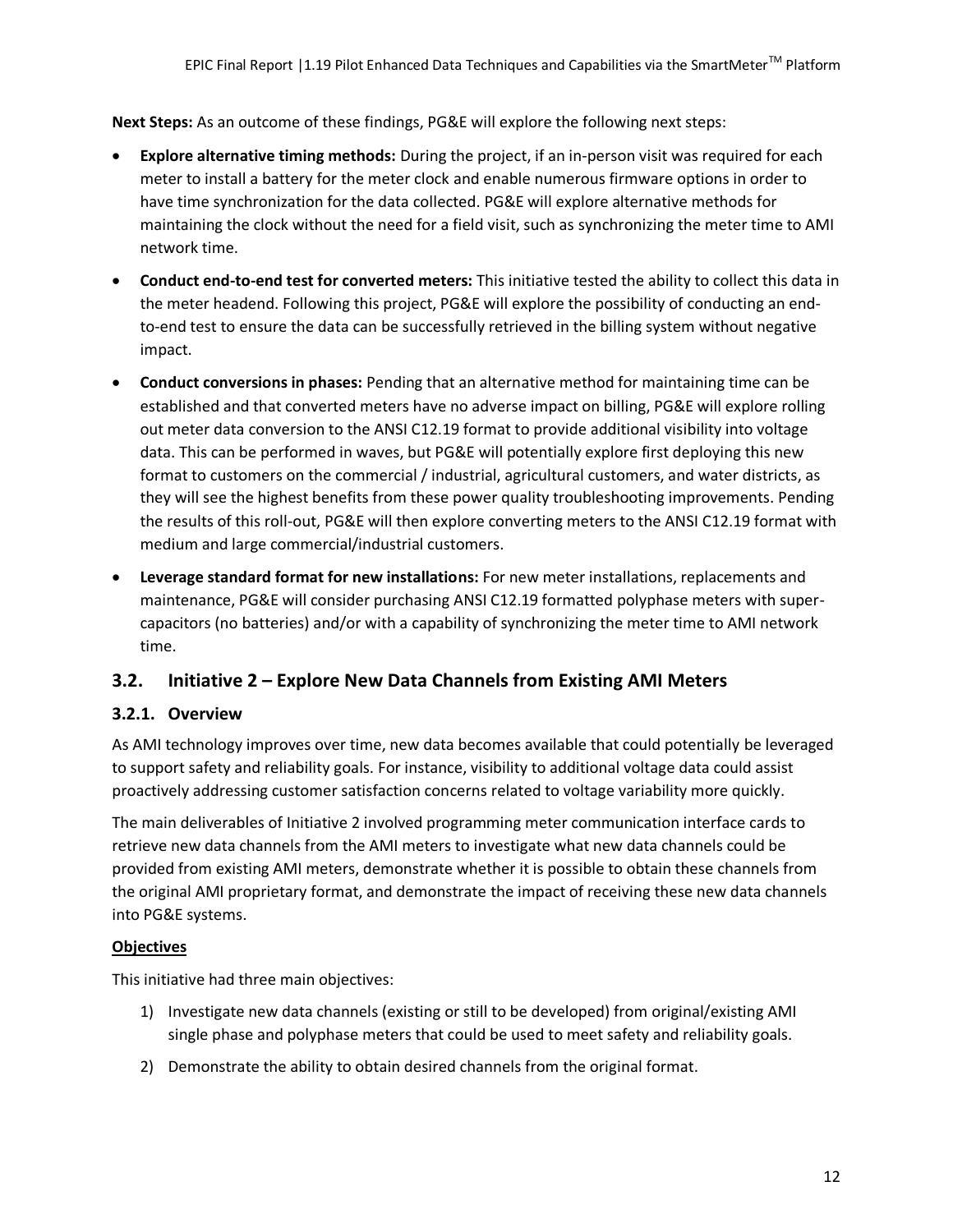3) Demonstrate that receiving additional data channel in the headend operating system does not negatively impact business critical systems and operations.

#### **Tasks**

 $\overline{a}$ 

This initiative conducted the following three tasks:

- 1) **Investigate Data Channel Options:** The project team investigated what potential new data channels could be extracted from existing AMI meters in the AMI vendor original format.
- 2) **Demonstrate Data Retrieval:** Eight meter communications interface cards (from 3 different manufacturers, in 4 different forms, and in 3 different meter models) were programmed to retrieve the new data channels. The additional data elements were then extracted from forms  $2S^{13}$ , 9S<sup>14</sup>, and 12S<sup>15</sup> meters.
- 3) **Assess Impact of Additional Meter Data Channels:** The project team analyzed and confirmed the data being retrieved from the additional meter channels.

### **3.2.2. Technical Results**

To achieve the first objective, the project demonstrated that many additional meter data elements are now available from AMI meters in the original AMI vendor-proprietary format than in previous versions of the headend operating system and meter communications firmware.

To achieve the second objective of demonstrating the ability to retrieve the data, the project extracted several data elements from four AMI meters and tested to confirm that the data was being retrieved as expected. The project, however, identified several gaps in the ability of the current PG&E AMI system to provide the available data in the original format. This is due to the limited capabilities of the radio interface card mounted in the meter that acts as an interface between the headend operating system and the meter.

The most critical of these measurement channels is "kVARh, Total Lead". This channel is required to meet our 4-channel AMI metering solution of +/- kWh/kVARh, or more widely known as "Watt/VAR/Watt/VAR," meter programming for some of PG&E's large commercial and industrial customers.

Table 1 illustrates the data channels that are available from meters from three vendors and indicates which are not available for retrieval using the original format.

- Vendors 1 to 3 are different meter manufacturers.
- The source channel designations are from the AMI vendor.
- The references in the table refer to the notes found directly below the table.
- Cells in **GREEN** indicate data successfully provided.
- Cells in **RED** indicate data is missing or can't be retrieved in the original format.

 $13$  ANSI Meter Form 2S: Self-contained and commonly used on 240v, single phase three wire service

<sup>&</sup>lt;sup>14</sup> ANSI Meter Form 9S: Instrument rated meter type most commonly used in 4 wire service

<sup>&</sup>lt;sup>15</sup> ANSI Meter Form 12S: Self-contained meter used on either three phase or single phase services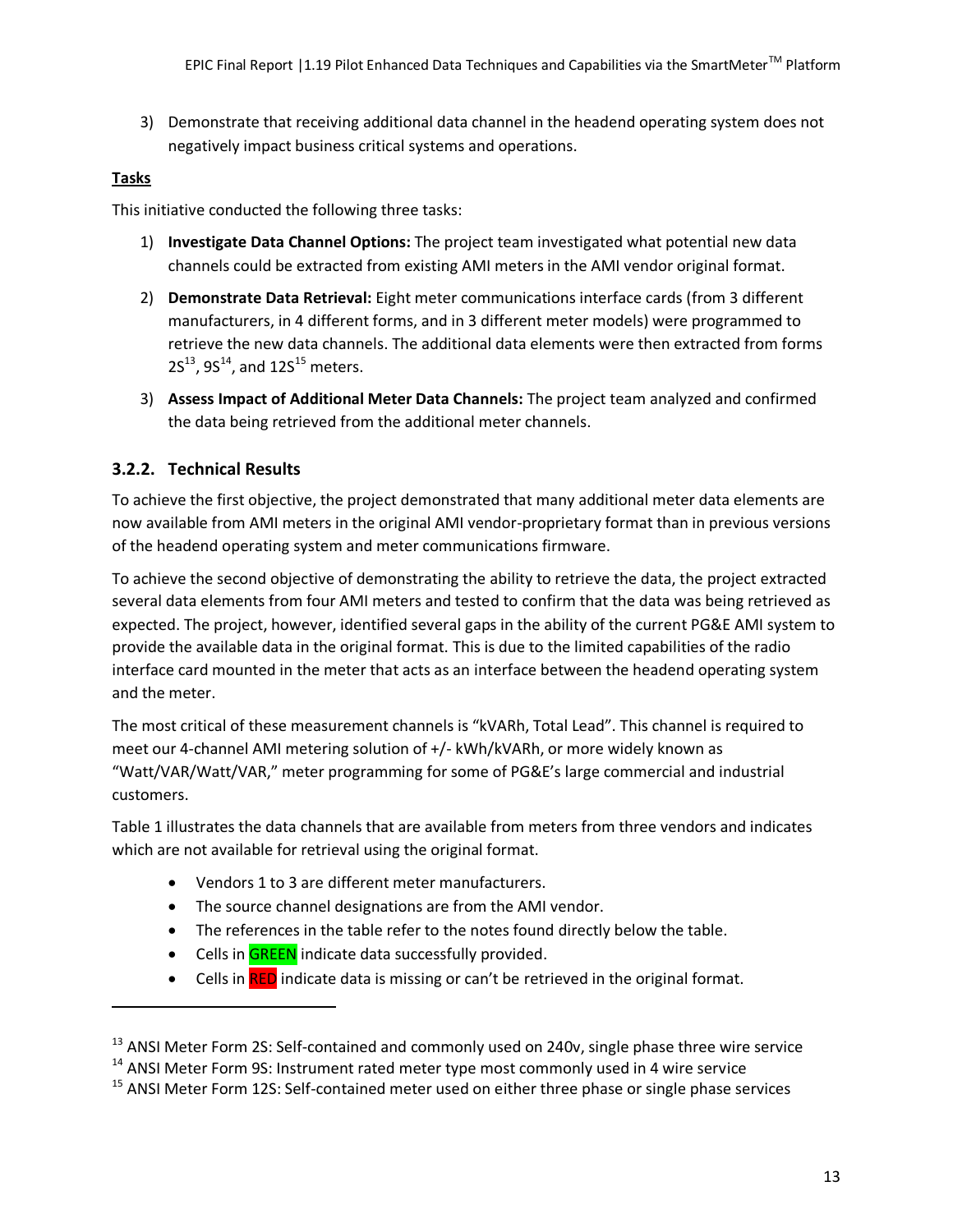Blank cells are not applicable.

| <b>Source</b><br><b>Channel</b> | <b>Channel Description</b>                        |                           | Single-phase       | Three-phase      |            |
|---------------------------------|---------------------------------------------------|---------------------------|--------------------|------------------|------------|
|                                 |                                                   | Vendor 1                  | Vendor 2           | Vendor 3         | Vendor 1   |
| $\overline{2}$                  | Delivered Energy kWh                              | X                         | X                  |                  |            |
| 3                               | Received Energy kWh                               | $\boldsymbol{X}$          | $\mathsf{x}$       |                  |            |
| $\overline{4}$                  | Total Energy (Delivered + Received)               | $\boldsymbol{X}$          | $\mathbf{x}$       |                  |            |
| 5                               | Net Energy (Delivered - Received)                 | $\boldsymbol{X}$          | $\pmb{\mathsf{x}}$ |                  |            |
| 6                               | Energy Health counters: Inversion, PF, Sag, Swell | $\boldsymbol{\mathsf{X}}$ | X                  | $\boldsymbol{x}$ | X          |
| $\overline{7}$                  | Instantaneous Voltage                             | $\boldsymbol{X}$          | $\boldsymbol{x}$   |                  |            |
| 8                               | <b>Instantaneous Power</b>                        | $\boldsymbol{X}$          | $\mathbf{x}$       |                  |            |
| 9                               | Meter Health Flags                                | $\boldsymbol{X}$          | $\mathbf{x}$       | X                | X          |
| 25                              | Delivered Energy kWh                              |                           |                    | X <sup>6</sup>   | $X^{1,4}$  |
| 26                              | Received Energy kWh                               |                           |                    | $X^6$            | $X^{1,4}$  |
| 27                              | Total Energy (Delivered + Received)               |                           |                    | X <sup>6</sup>   | $X^{1, 4}$ |
| 28                              | Net Energy (Delivered - Received)                 |                           |                    | X <sup>6</sup>   | $X^{1, 4}$ |
| 29                              | Reactive Power, Lag kVARh                         |                           |                    | $X^6$            | $X^{2,4}$  |
| <b>NA</b>                       | Reactive Power, Lead kVARh                        |                           |                    | з                | 3          |
| 30                              | Reactive power VARh, Lag - Lead                   |                           |                    | X <sup>6</sup>   | $X^{2,4}$  |
| 31                              | Voltage Phase A to Phase C                        |                           |                    |                  | 5          |
| 32                              | Voltage B to Neutral                              |                           |                    |                  | 5          |
| 33                              | Voltage Angle, Phase A                            |                           |                    |                  | X          |
| 34                              | Voltage Angle, Phase B                            |                           |                    |                  | X          |
| 35                              | Voltage Angle, Phase C                            |                           |                    |                  | X          |
| 36                              | Voltage Magnitude, Phase A                        |                           |                    | X                | X          |
| 37                              | Voltage Magnitude, Phase B                        |                           |                    | X                | X          |
| 38                              | Voltage Magnitude, Phase C                        |                           |                    | X                | X          |
| 39                              | Current Angle, Phase A                            |                           |                    |                  | X          |
| 40                              | Current Angle, Phase B                            |                           |                    |                  | X          |
| 41                              | Current Angle, Phase C                            |                           |                    |                  | X          |
| 42                              | Current Magnitude, Phase A                        |                           |                    |                  | X          |
| 43                              | Current Magnitude, Phase B                        |                           |                    |                  | X          |

### **Table 1. Initiative 2 - Available Data Channels in Original Format**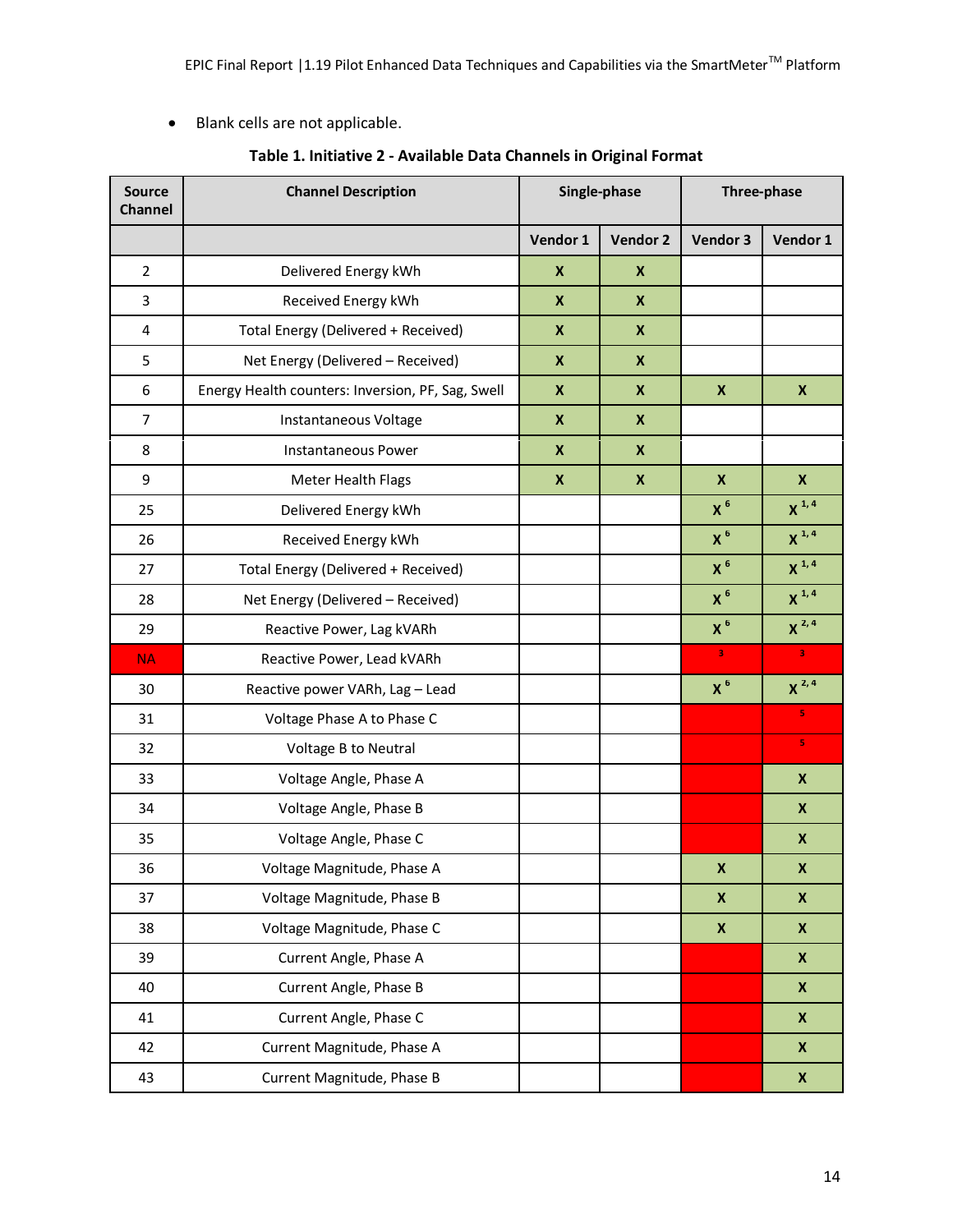| <b>Source</b><br><b>Channel</b> | <b>Channel Description</b>                   |          | Single-phase | Three-phase |                           |  |
|---------------------------------|----------------------------------------------|----------|--------------|-------------|---------------------------|--|
|                                 |                                              | Vendor 1 | Vendor 2     | Vendor 3    | Vendor 1                  |  |
| 44                              | Current Magnitude, Phase C                   |          |              |             | $\mathbf{x}$              |  |
| 49                              | Voltage Phase A to Neutral, F + H            |          |              |             | $\mathbf{x}$              |  |
| 50                              | Voltage Phase B to Neutral, F + H            |          |              |             | $\boldsymbol{X}$          |  |
| 51                              | Voltage Phase C to Neutral F + H             |          |              |             | X                         |  |
| 52                              | Voltage Phase A to Neutral, Fundamental Only |          |              |             | $\boldsymbol{X}$          |  |
| 53                              | Voltage Phase B to Neutral, Fundamental Only |          |              |             | $\boldsymbol{X}$          |  |
| 54                              | Voltage Phase A to Neutral, Fundamental Only |          |              |             | $\mathbf{x}$              |  |
| 55                              | Voltage Phase A to Phase B, $F + H$          |          |              |             | $\boldsymbol{X}$          |  |
| 56                              | Voltage Phase B to Phase C, $F + H$          |          |              |             | $\mathbf{x}$              |  |
| 57                              | Voltage Phase C to Phase A, F + H            |          |              |             | $\mathbf{x}$              |  |
| 58                              | Voltage Phase A to Phase B, Fundamental Only |          |              |             | $\boldsymbol{X}$          |  |
| 59                              | Voltage Phase B to Phase C, Fundamental Only |          |              |             | X                         |  |
| 60                              | Voltage Phase C to Phase A, Fundamental Only |          |              |             | $\boldsymbol{\mathsf{x}}$ |  |

#### **Notes: See references in** Table 1**.**

- 1. Energy fundamental frequency only measurement or fundamental frequency + harmonics measurement is determined by the meter program.
- 2. Reactive Power (fundamental only or fundamental + harmonics) is determined by meter program.
- 3. Reactive Power, Lead is not available with the source channel noted as "NA".
- 4. A total of only 5 Energy plus Reactive Power measurements are allowed by the meter.
- 5. A "CHANNEL\_SOURCE\_NOT\_READY\_ERROR" is received for these channels. Other channels duplicate these.
- 6. Energy and Reactive Power are fundamental + harmonics.

To achieve the final objective of this initiative, demonstrating the new data channels do not negatively impact business critical systems and operation, the project executed an end-to-end certification test. This test is a pre-defined set of automated scripts that are run to ensure there is no impact to the systems. The test results indicated no negative impact on the headend operating system, meter data management system, or billing system from the addition of new channels and the conversion from original data format to ANSI C12.19 data format.

## **3.2.3. Findings and Next Steps**

#### **Findings**

Test results show that a lot of additional meter information is now available from our AMI meters in the original AMI data format than in previous versions of the headend operating system and meter communications firmware. The meters themselves contain useful data, such as kVARh data, as well as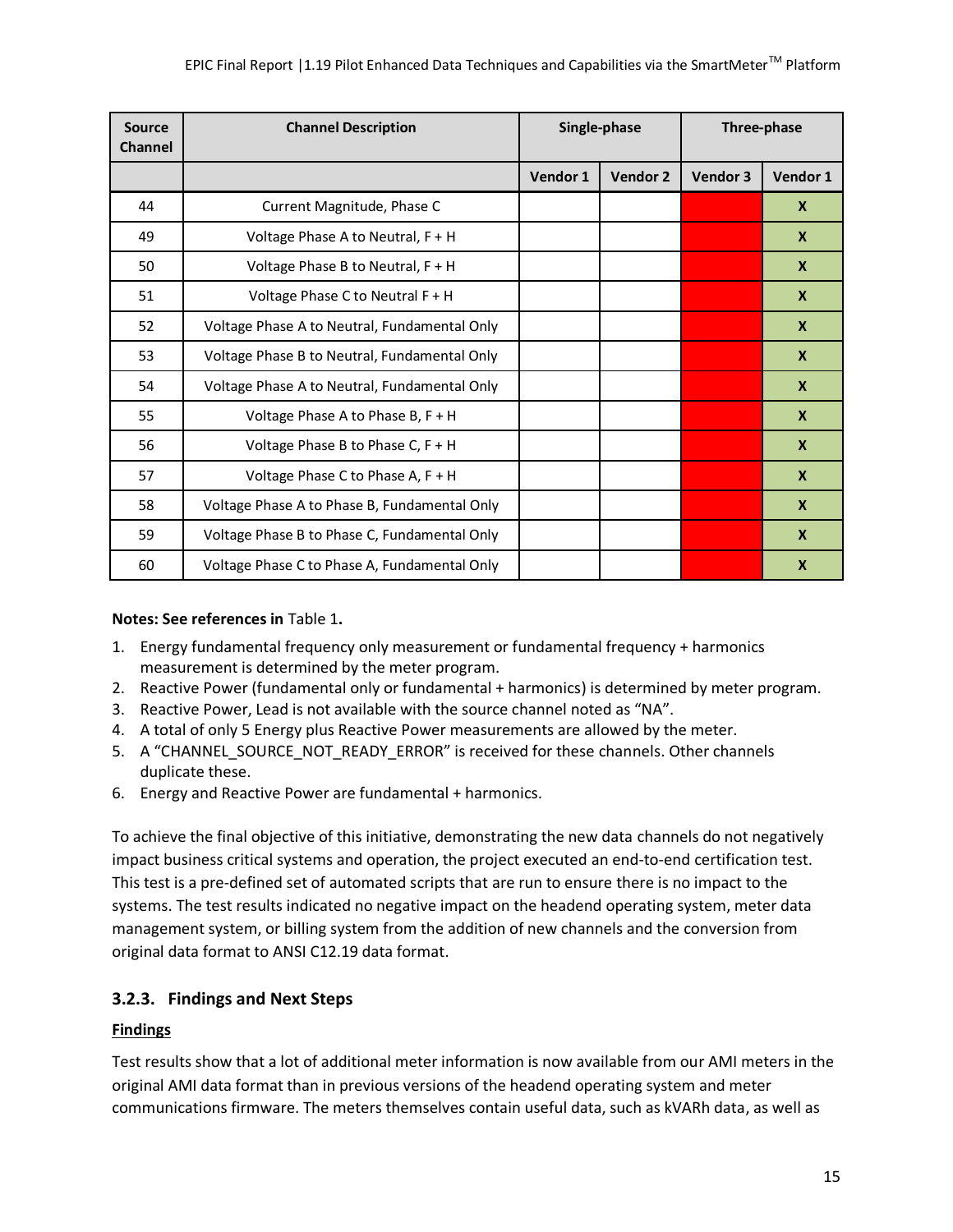phase voltage and current magnitudes and angles. This data can potentially be leveraged for electric operations and power quality purposes to troubleshoot issues without needing to deploy metering equipment into the field.

The project's test results, however, also identified there are still several gaps in the type of data that can be retrieved and reported. For instance, there is no consistent delineation of the various channels by meter type (e.g. Polyphase meters from two different vendors have similar functionality and capability, but one meter has fewer channels available for retrieval in the original format). Additionally, other data channels, like temperature, power factor, diagnostics counters, and related PQ metrics are currently not available in original AMI data format on several meters, and are not currently in the AMI vendor's firmware road map to execute. This shortcoming is due to the limited capabilities of the radio interface card mounted in the meter that acts as an interface between the headend operating system and the meter.

### **Next Steps**

Due to the limitations of retrieving the additional data channels in the original AMI data in the vendor's proprietary format, PG&E will explore the following next steps:

- Collaborate with the AMI vendor to correct the defect of not retrieving the leading kVARh channel for original format meters.
- Conduct further testing to ensure new data channels do not negatively impact the meter data management or billing systems.
- Pursue using the new C12.19 format meters in the field for new installations and maintenance, and in limited cases convert original format meters to C12.19 meters, when the business case shows value.

These actions are all planned to be underway at PG&E, including collaborating with the AMI vendor to correct the defect noted above, conducting further end-to-end testing, and pursuing the use of new C12.19 format meters if the business case is cost-effective.

## **3.3. Initiative 3 – Mobile (Remote) Data Collector (MDC)**

## **3.3.1. Overview**

The goal of Initiative 3 is to extend the AMI network to remotely read analog meters for hard-to-reach customers that currently require monthly, in-person visits to read the meters for billing purposes. Initiative 3 demonstrated the ability of a radio bridging technology to provide two-way communications to meters that have no network connection. Extending the AMI network can provide access to meters for remote customers, which can potentially reduce manual meter reading operation and maintenance costs.

## **Objectives**

This initiative had three main objectives: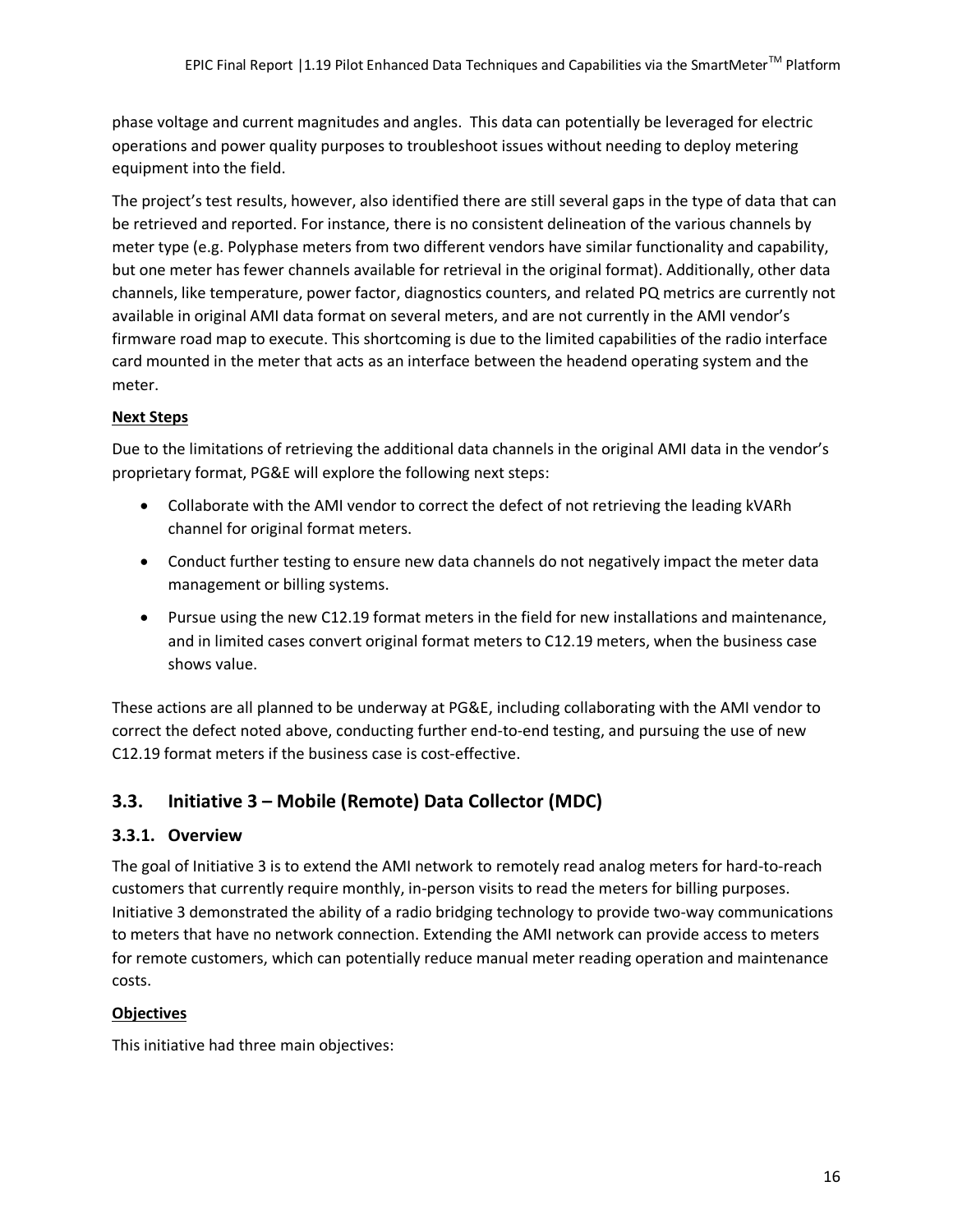- 1) Demonstrate that AMI two-way communications can be successfully transmitted using a bridging technology to close the gap between stranded meters that are not communicating and the headend operating system.
- 2) Compare three vendors for radio and antenna technologies using bench and field testing of multiple radio frequencies or ranges to determine if advantages or disadvantages exist for the various frequencies.
- 3) Measure throughput and latency for each type of AMI transaction.

### **Tasks**

To achieve the above stated objectives, this initiative performed the following three tasks:

1) **Selected Radio Devices for Comparison:** Three radios devices were selected to represent different frequencies and technology types. Table 2 below provides more detail on the differences between each device.

|                   | Vendor 1      | <b>Vendor 2</b> | Vendor 3           |
|-------------------|---------------|-----------------|--------------------|
| <b>Technology</b> | 5.8GHz        | 900MHz FHSS*    | 220MHz (Shared     |
|                   | Unlicensed    | Unlicensed      | Use) Licensed      |
| Performance       | Up to 100Mbps | 125kbps to      | 10/20kbps with     |
| Capability        |               | 1.25Mbps        | 12.5/25kHz Channel |

**Table 2. Initiative 3 - Radio Types Tested**

\*FHSS = Frequency Hopping Spread Spectrum

- 2) **Completed Bench Testing:** Before the devices were released for field testing, the three vendor radios were "Bench Tested" to assess the performance of the two-way communications between the headend operating system and edge devices (meters) at PG&E's Advanced Technology Services (ATS) lab. Between two and four meters were connected to a special isolated instance of the headend operating system via an access point, a pair of radios, and the isolated network during all of the tests.
- 3) **Completed Field Test:** Command functionality and performance field tests were then completed for two of the three vendor radios. Vendor 3 was not included in the field test due to its failure to retrieve data in the bench test. Figure 2 is a diagram that depicts the Access Point communications field test design.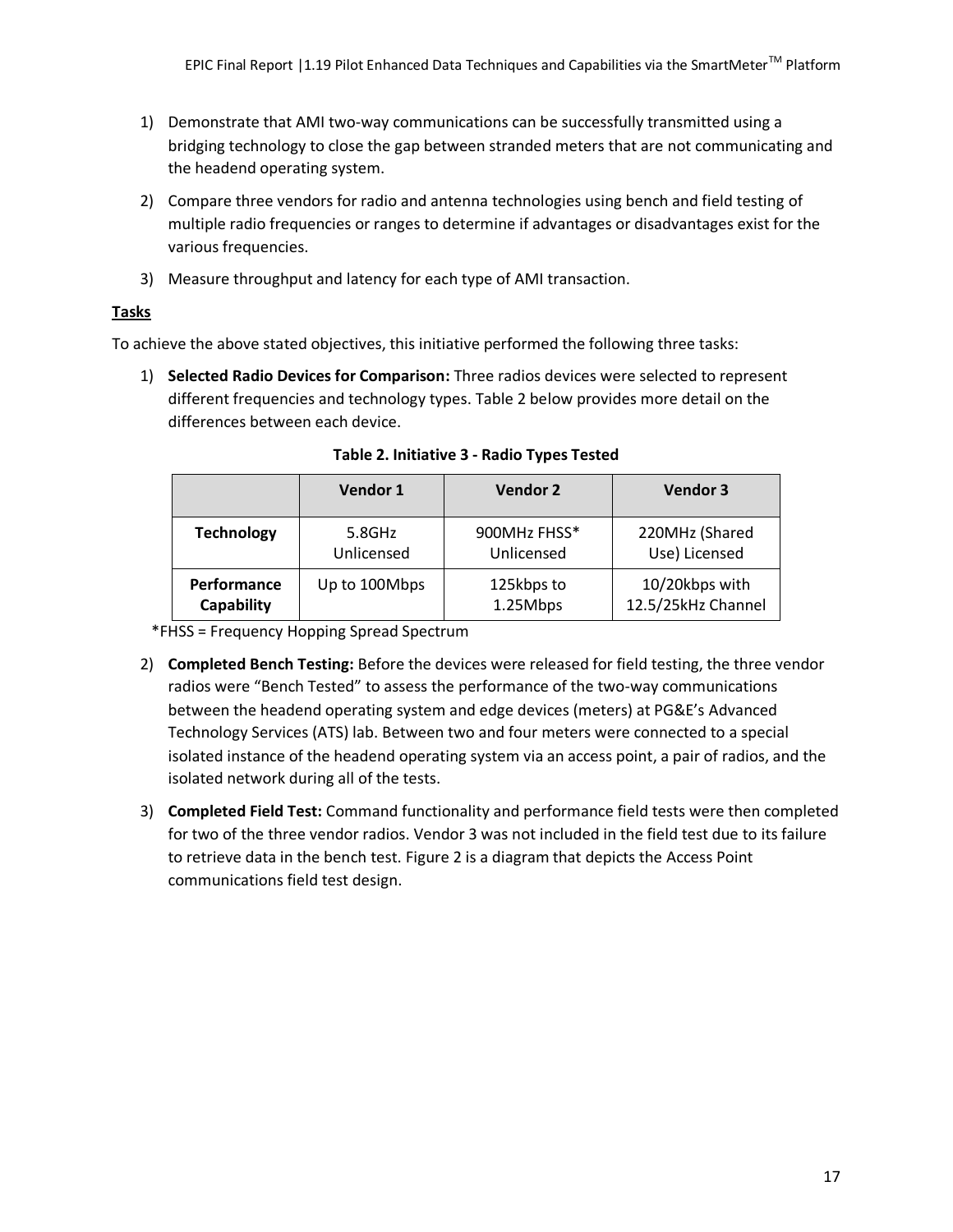

**Figure 2. Initiative 3 - Access Point (AP) Communications Test Setup Diagram** 

The field tests were conducted at 16 remote locations. The radios were tested at varying distances to determine viability over varying distances and with varying line-of-site impediments, such as trees, buildings, etc. The same isolated instance of the operating system was used for the field test. An antenna array was constructed on the roof of the Advanced Technology Services (ATS) communication lab in San Ramon, a mobile antenna tower was constructed on a PG&E vehicle with a telescoping mast. Figure 3 depicts the radio set-up of the vehicle for field testing.





The appropriate antenna types were installed on each array for the Field Test. One radio was connected at the communications lab, the other radio was connected at the mobile array. One meter and an access point were installed at the mobile array and the access point was connected to the radio via Ethernet cable.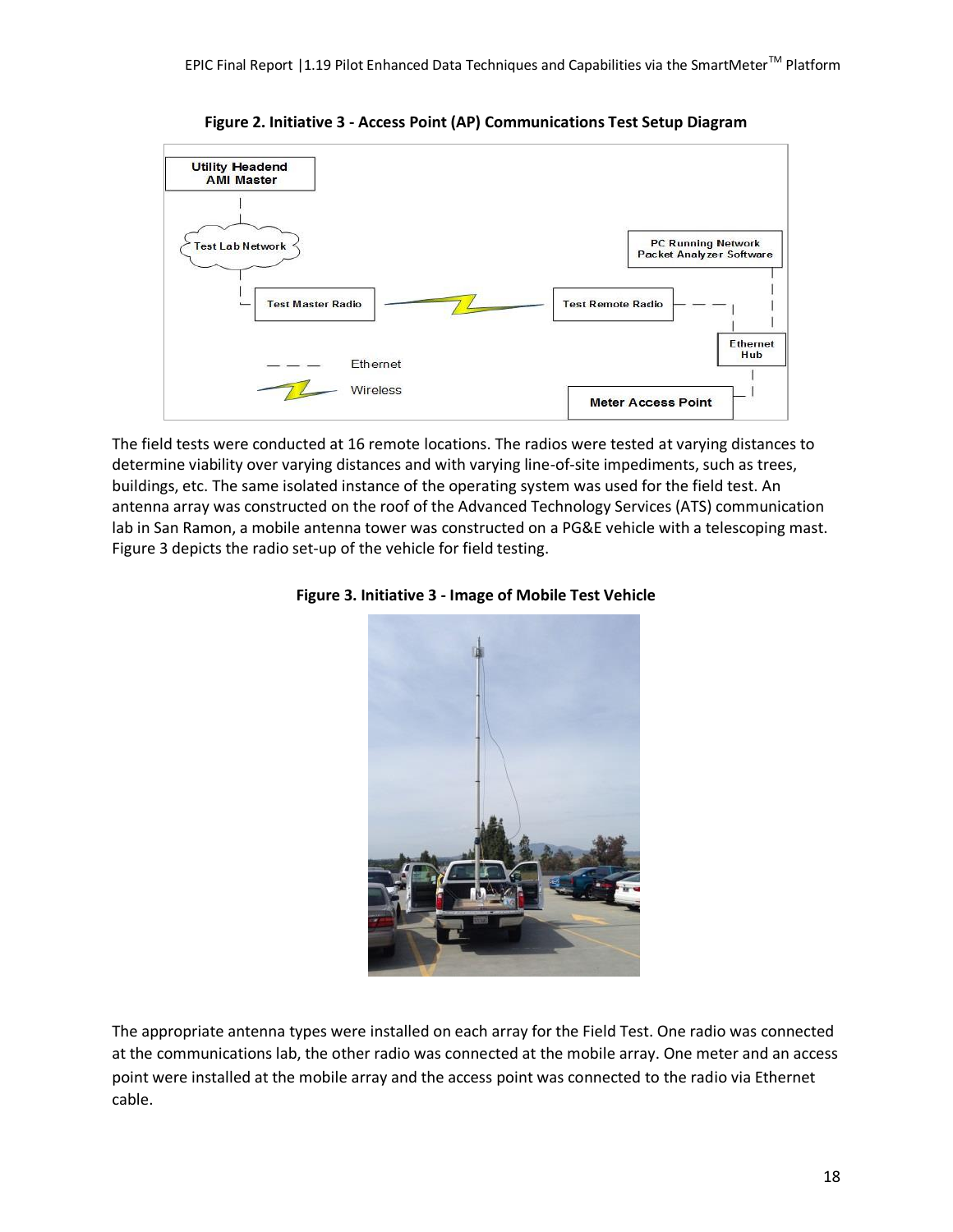## **3.3.2. Technical Results**

#### **Bench Test**

Table 3 summarizes the high-level pass/fail results for all operating system functions in the bench test. A "**PASS**" indicates that the meter was effectively read at the access point. A "**FAIL**" indicates that the meter data could not be received at the access point. The results varied based on the radio system used.

It was concluded from the "Bench Test" that radio technology could be used to bridge stranded meters and the headend system. Vendors 1 and 2 passed all headend application and command tests. Vendor 3 failed almost all tests aside from meter pings, on demand meter read, and scheduled internal meter reads.

|                | <b>Tests</b>                              | Vendor 1    | Vendor 2    | Vendor 3    |
|----------------|-------------------------------------------|-------------|-------------|-------------|
|                | <b>Headend Application Tests</b>          |             |             |             |
| $\mathbf{1}$   | Access Point (AP) Pings                   | <b>PASS</b> | <b>PASS</b> | <b>FAIL</b> |
| $\overline{2}$ | <b>Meter Pings</b>                        | <b>PASS</b> | <b>PASS</b> | <b>PASS</b> |
| 3              | On Demand Meter Read                      | <b>PASS</b> | <b>PASS</b> | <b>PASS</b> |
| 4              | <b>Scheduled Interval Meter Reads</b>     | <b>PASS</b> | <b>PASS</b> | <b>PASS</b> |
|                | <b>Headend Command Line Tests</b>         |             |             |             |
| 5              | AP Pings (64 byte)                        | <b>PASS</b> | <b>PASS</b> | <b>FAIL</b> |
| 6              | AP Pings (108 byte)                       | <b>PASS</b> | <b>PASS</b> | <b>FAIL</b> |
| $\overline{7}$ | AP Pings (1208 byte)                      | <b>PASS</b> | <b>PASS</b> | <b>FAIL</b> |
| 8              | AP Pings (1408 byte)                      | <b>PASS</b> | <b>PASS</b> | <b>FAIL</b> |
| 9              | Meter Pings (64 byte)                     | <b>PASS</b> | <b>PASS</b> | <b>FAIL</b> |
| 10             | Meter Pings (108 byte)                    | <b>PASS</b> | <b>PASS</b> | <b>FAIL</b> |
| 11             | Meter Pings (1208 byte)                   | <b>PASS</b> | <b>PASS</b> | <b>FAIL</b> |
| 12             | Meter Pings (1408 byte)                   | <b>PASS</b> | <b>PASS</b> | <b>FAIL</b> |
| 13             | AP Firmware Image Upload                  | <b>PASS</b> | <b>PASS</b> | <b>FAIL</b> |
| 14             | AP Firmware Image Upload with Offset      | <b>PASS</b> | <b>PASS</b> | <b>FAIL</b> |
|                | <b>Headend Command Line Tests (cont.)</b> |             |             |             |
| 15             | <b>DNS Update Logs</b>                    | <b>PASS</b> | <b>PASS</b> | <b>FAIL</b> |
| 16             | <b>Network Reachability Logs</b>          | <b>PASS</b> | <b>PASS</b> | <b>FAIL</b> |
| 17             | Periodic DNS Update Logs                  | <b>PASS</b> | <b>PASS</b> | <b>FAIL</b> |
| 18             | Meter NIC FW Image Upload                 | <b>PASS</b> | <b>PASS</b> | <b>FAIL</b> |
| 19             | Meter NIC FW Upload with Offset           | <b>PASS</b> | <b>PASS</b> | <b>FAIL</b> |

#### **Table 3. Initiative 3 Bench Test Pass/Fail Summaries**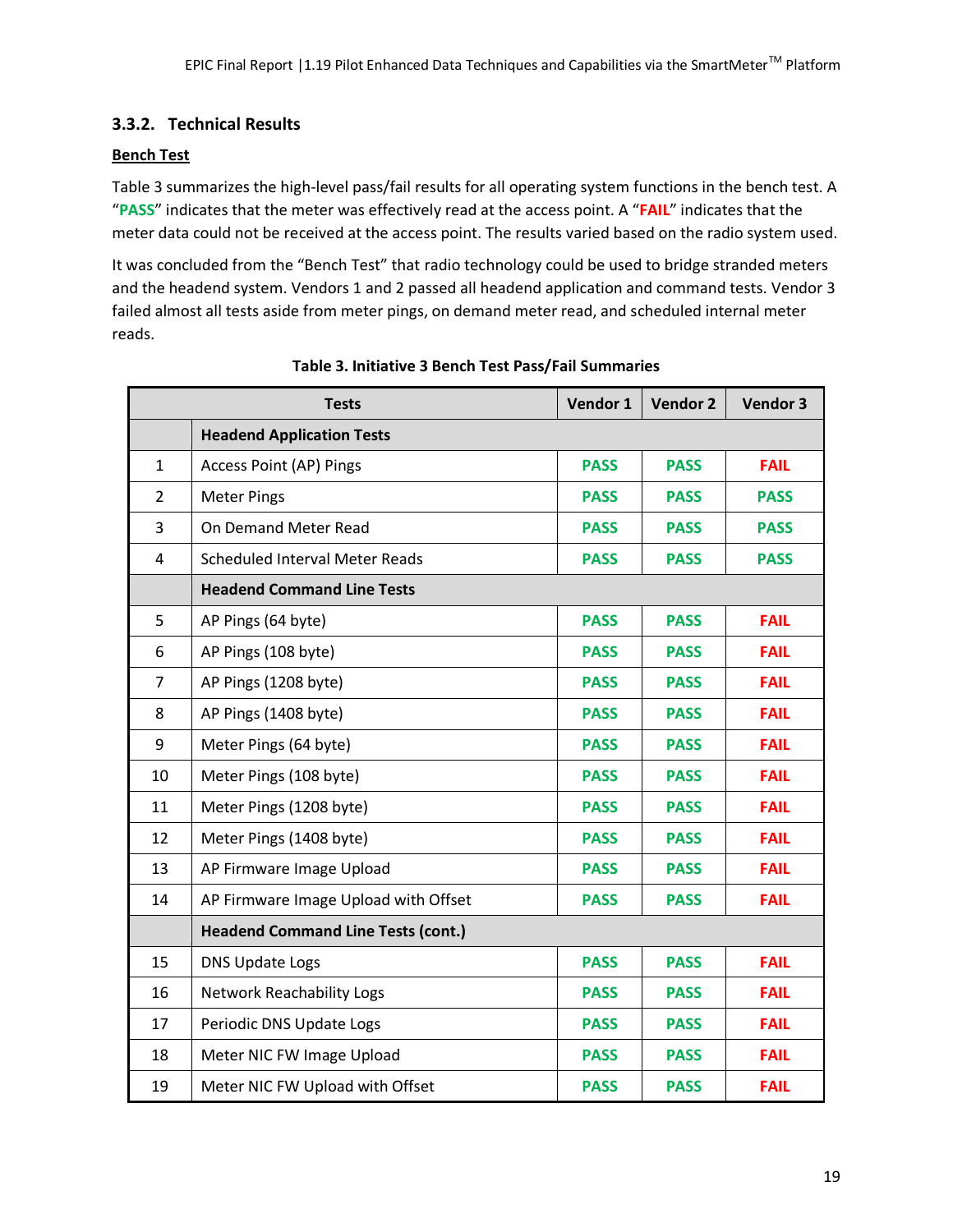|    | Tests                                      |             | Vendor 1   Vendor 2 | Vendor 3    |
|----|--------------------------------------------|-------------|---------------------|-------------|
| 20 | <b>Network Reachability Extended Pings</b> | <b>PASS</b> | <b>PASS</b>         | <b>FAIL</b> |

#### **Field Test**

Based on the Bench Test results, the project moved forward with Field Testing for Vendors 1 and 2. Table 4 depicts the high-level pass/fail summary for the headend operating software functions tested. A "**PASS**" indicates that the meter was effectively read at the access point. A "**FAIL**" indicates that the meter data could not be received at the access point. The results varied based on the radio system used, terrain, and obstacles.

| <b>Test Locations</b>                   |             |                    |                            |              | Vendor 1               |                      |                | Vendor 2               |                      |         |                |
|-----------------------------------------|-------------|--------------------|----------------------------|--------------|------------------------|----------------------|----------------|------------------------|----------------------|---------|----------------|
| Location                                | Condition   | Distance<br>(mile) | Altitude<br>$(\text{ft.})$ | Note         | <b>RSSI@</b><br>5.8GHZ | <b>Speed</b><br>MBPS | Result<br>Test | <b>S15MHZ</b><br>RSSI@ | Speed<br><b>MBPS</b> | Antenna | Result<br>Test |
|                                         | <b>ATS</b>  |                    |                            |              |                        |                      |                |                        |                      |         |                |
| <b>ATS Base</b><br>Location             | <b>NLOS</b> | $\mathbf 0$        | 464                        | $\mathbf{1}$ |                        |                      | <b>PASS</b>    |                        | 0.125                | Yagi    | <b>PASS</b>    |
| Ground Zero<br>Test<br>Site at ATS      | LOS         | 0.15               | 433                        |              | $25/-44.5$             | 2.41/12              | <b>PASS</b>    | $-44$                  | 0.125                | Yagi    | <b>PASS</b>    |
| <b>Testing Locations - South of ATS</b> |             |                    |                            |              |                        |                      |                |                        |                      |         |                |
| South #1A                               | LOS         | 5.94               |                            | 3            |                        |                      | N/T            |                        |                      |         | N/T            |
| South #2A                               | LOS         | 6.24               |                            |              |                        |                      | N/T            |                        |                      |         | N/T            |
| South #2B                               | <b>NLOS</b> | 9.39               |                            |              |                        |                      | N/T            |                        |                      |         | N/T            |
| South #2C                               | LOS         | 11.11              |                            |              |                        |                      | N/T            |                        |                      |         | N/T            |
| South #2D                               | <b>NLOS</b> | 8.95               | 316                        | 2, 4         | <b>NG</b>              | <b>NG</b>            | <b>FAIL</b>    | <b>NG</b>              | 0.125                | Yagi    | <b>FAIL</b>    |
| South #3A                               | <b>NLOS</b> | 13.01              | 291                        | 5            | <b>NG</b>              | <b>NG</b>            | <b>FAIL</b>    | <b>NG</b>              | 0.125                | Yagi    | <b>FAIL</b>    |
| South #3B                               | <b>NLOS</b> | 15.12              |                            |              |                        |                      | N/T            |                        |                      |         | N/T            |
| South-Parking<br>Structure              | <b>NLOS</b> | 5.94               | 347                        | 6            | <b>NG</b>              | <b>NG</b>            | <b>FAIL</b>    | <b>NG</b>              | 0.125                | Yagi    | <b>FAIL</b>    |
| South-Sunol<br>Peak                     | <b>NLOS</b> | 11.41              | 2165                       | 7,8          | <b>NG</b>              | <b>NG</b>            | <b>FAIL</b>    | $-75$                  | 0.125                | Yagi    | <b>PASS</b>    |
| <b>Testing Locations - West of ATS</b>  |             |                    |                            |              |                        |                      |                |                        |                      |         |                |
| West #1A                                | LOS         | 0.99               | 517                        |              | $27/-54.5$             | 5                    | <b>PASS</b>    | $-68$                  | 0.125                | Yagi    | <b>PASS</b>    |
| West #2A                                | <b>NLOS</b> | 2.37               | 687                        |              | NG                     | NG                   | <b>FAIL</b>    | NG                     | 0.125                | Yagi    | <b>FAIL</b>    |

### **Table 4. Initiative 3 Field Test Results**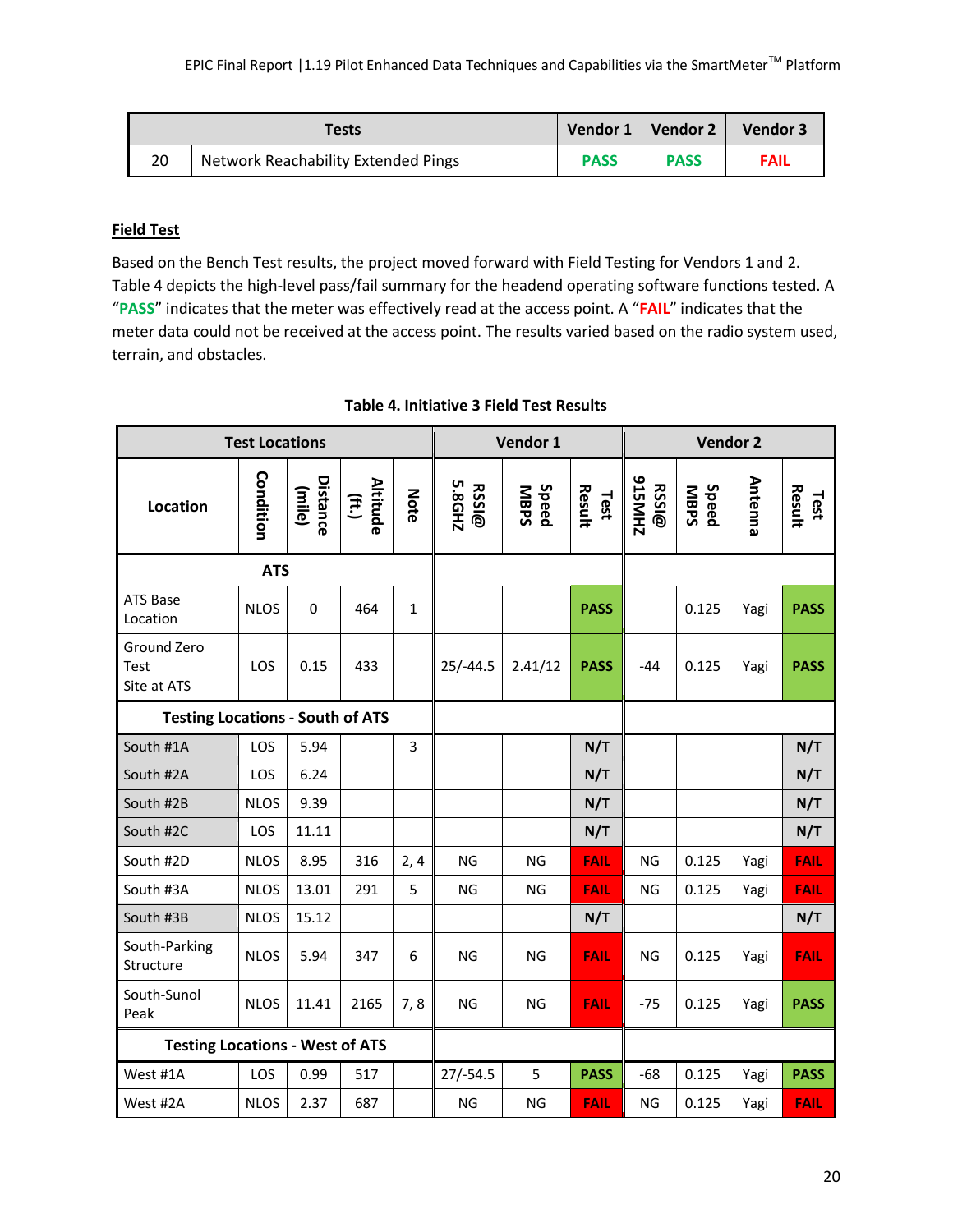| <b>Test Locations</b>                   |             |                    |                                      | Vendor 1 |                 |                      | <b>Vendor 2</b> |                        |                      |         |                |
|-----------------------------------------|-------------|--------------------|--------------------------------------|----------|-----------------|----------------------|-----------------|------------------------|----------------------|---------|----------------|
| Location                                | Condition   | Distance<br>(mile) | <b>Altitud</b><br>$(\ddot{t}t)$<br>൹ | Note     | 5.8GHZ<br>RSSI@ | Speed<br><b>MBPS</b> | Result<br>Test  | <b>S15MHZ</b><br>RSSI@ | Speed<br><b>MBPS</b> | Antenna | Result<br>Test |
| West #3A                                | LOS         | 1.42               | 292                                  |          | <b>NG</b>       | NG                   | <b>FAIL</b>     | $-77$                  | 0.125                | Yagi    | <b>PASS</b>    |
| West #3B                                | <b>NLOS</b> | 2.59               | 827                                  | 9        | $27/-59$        | 7.19                 | <b>PASS</b>     | $-83$                  | 0.125                | Yagi    | <b>PASS</b>    |
| West #4A                                | <b>NLOS</b> | 3.71               |                                      |          |                 |                      | N/T             |                        |                      |         | N/T            |
| <b>Testing Locations - North of ATS</b> |             |                    |                                      |          |                 |                      |                 |                        |                      |         |                |
| North #1N                               | <b>NLOS</b> | 10.2               | 566                                  |          |                 |                      | N/T             |                        | 0.125                | Yagi    | <b>FAIL</b>    |
| North #2N                               | LOS         | 7.2                | 707                                  |          |                 |                      | N/T             | $-77$                  | 0.125                | Yagi    | <b>PASS</b>    |

#### **Table 4 Notes:**

|   | NOS / NLOS = Line-of-sight / No<br>Line-of-sight.                  |    | RSSI = Radio Signal Strength in dBm.<br>Send/receive or receive-only. |  |  |
|---|--------------------------------------------------------------------|----|-----------------------------------------------------------------------|--|--|
|   | N/T - Grey highlight indicates not<br>tested.                      |    | Might be blocked by tall buildings along Highway<br>580.              |  |  |
|   | Noise is OK.                                                       | 6I | 30 ft. from cell tower.                                               |  |  |
|   | Reference only.                                                    | 81 | Tilted radio, too much noise on 5 GHz.                                |  |  |
| 9 | Had to lower the mast to 3rd section only due to tilted elevation. |    |                                                                       |  |  |

#### **Field Test Results Discussion**

Vendor 1 was able to communicate only from two locations:

- West #1A (LOS, a short distance (0.99 miles)).
- West #3B (NLOS, a moderate distance (2.59 miles) at a moderately higher elevation (827 ft.)).

Vendor 2, however, was able to communicate from five locations:

- South-Sunol Peak (LOS, a great distance (11.41 miles), but at a much higher elevation (2165 ft.))
- West #1A (LOS, a short distance (0.99 miles)).
- West #3A (LOS, a moderate distance (1.42 miles) at a slightly higher elevation (292 ft.)).
- West #3B (NLOS, a moderate distance (2.59 miles) at a moderately higher elevation (827 ft.)).
- North #2N (LOS, a great distance (7.2 miles at a moderately higher elevation (707 ft.)).

The project found that Vendor 1 radio requires a higher degree of line-of-site than the Vendor 2 radio. The radio is more sensitive to tree obstructions for Vendor 1 than Vendor 2, and the radio for Vendor 1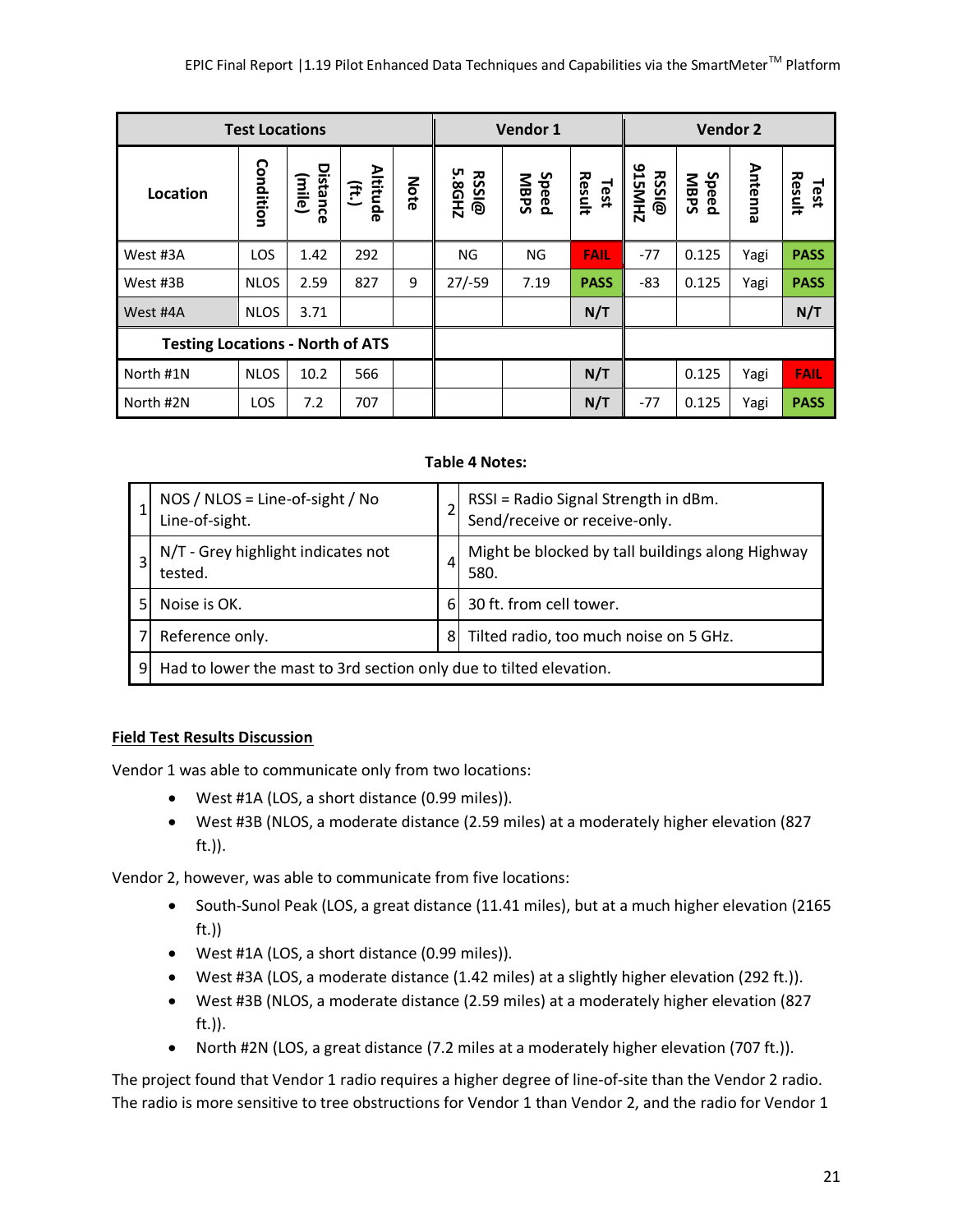is also sensitive to high interference in its frequency range (~5.8GHz). The Vendor 1 radio is not built for ground level installation with rolling hills and trees. Neither radio from Vendor 1 nor Vendor 2, however, could overcome structure obstructions, like a building or dense trees.

In general, the radio from Vendor 2 performed better than the Vendor 1 radio, because the Vendor 2 radio operates at a lower frequency. Lower frequency radio communications can successfully communicate at longer distances and are less affected by terrain, line-of-sight, vegetation, and elevation differences.

## **3.3.3. Findings and Next Steps**

**Finding:** Mobile (Remote) Data Collector (MDC) initiative demonstrated that stranded, remote meters can communicate with the headend system using radio bridging technologies. Radios from two vendors successfully communicated and transmitted AMI meter data from a remote location at distances up to 2.5 miles with no line-of-sight or up to 11 miles with line-of-sight (i.e. no physical obstructions in the way).

**Next Steps:** PG&E will explore applying these radio communication methodologies at locations that are proven to be economical, practical, and feasible to connect as many meters to the AMI network as possible. This demonstration has now led to the successful use of a low-cost antennas-only solution. It was found that this was all that was needed for most applications. An antenna will connect to a single meter that can then act as a hub to be connected to multiple meters. PG&E has tested and rolled out antennas to over 55 remote locations, and plans to continue this roll out to additional sites.

## **3.4. Initiative 4 – Identifying Energy Diversion**

## **3.4.1. Overview**

PG&E has identified instances where the user of electricity at a utility service point is diverting energy in a manner that prevents or avoids the usage from being metered and therefore the usage is not billed. One method of diverting this energy is by "tapping" into the electric lines on the utility side of the meter. This method of diversion is commonly called a 'Line Side Tap.' Figure 4 illustrates the common approach that is used to conduct a 'Line Side Tap.'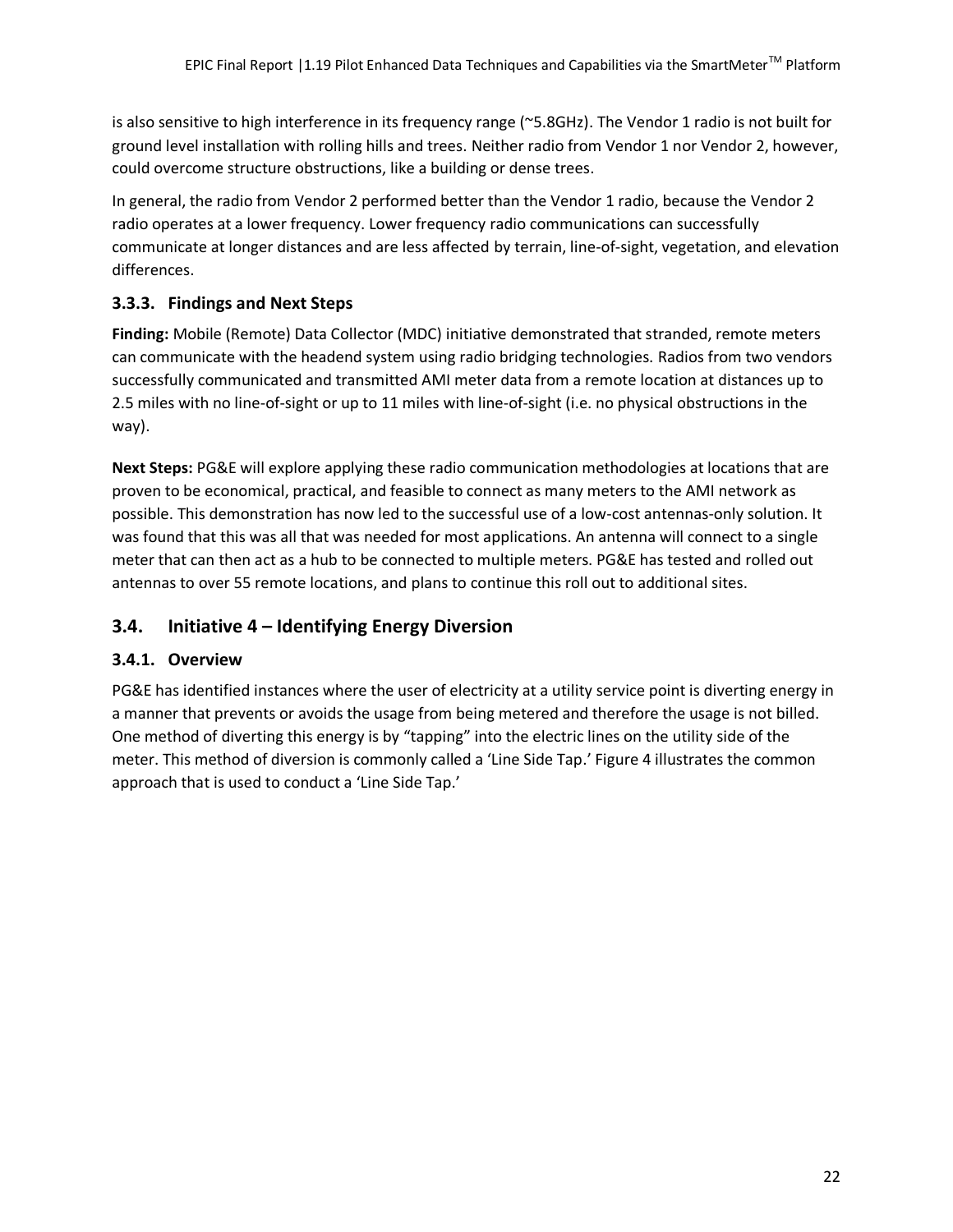



'Line Side Tap' energy diversion cases have been identified as a potential safety risk due to the potential exposure of energized lines to sources of combustion, bypassing of circuit breakers that are designed to protect the consumer and consumer's equipment, and increasing the risk of electrocution to the consumer, 3rd party contractors, and utility employees.

'Line Side Tap' energy diversion cases may also put service reliability at risk because it may prevent the utility from identifying the need to upgrade circuits and transformers when consumer load increases or may cause transformers to fail due to overloading situations.

Large electrical loads lower the voltage on the line near the large load. Under normal circumstances, a decrease in voltage is accompanied by a corresponding increase in the energy usage measured at the meter. In the case of 'Line Side Taps,' the load is diverted to the customer's equipment before it can be measured by the meter; hence, the decrease in voltage is not accompanied by an increase in measured usage.

Prior to this demonstration, PG&E used this knowledge to attempt to identify 'Line Side Tap' conditions; however, the collection of data and its analysis was largely a manual and time consuming process due to lack of commercial solutions to identify the 'Line Side Tap' conditions.

Initiative 4 demonstrated that 'Line Side Tap' conditions can be detected by leveraging voltage information, events, and energy usage data from the headend operating system. Using an algorithm to detect these conditions may reduce manual work and improve the efficiency of energy diversion investigations. It may also enable PG&E to mitigate potential safety hazards presented by 'Line Side Tap' conditions.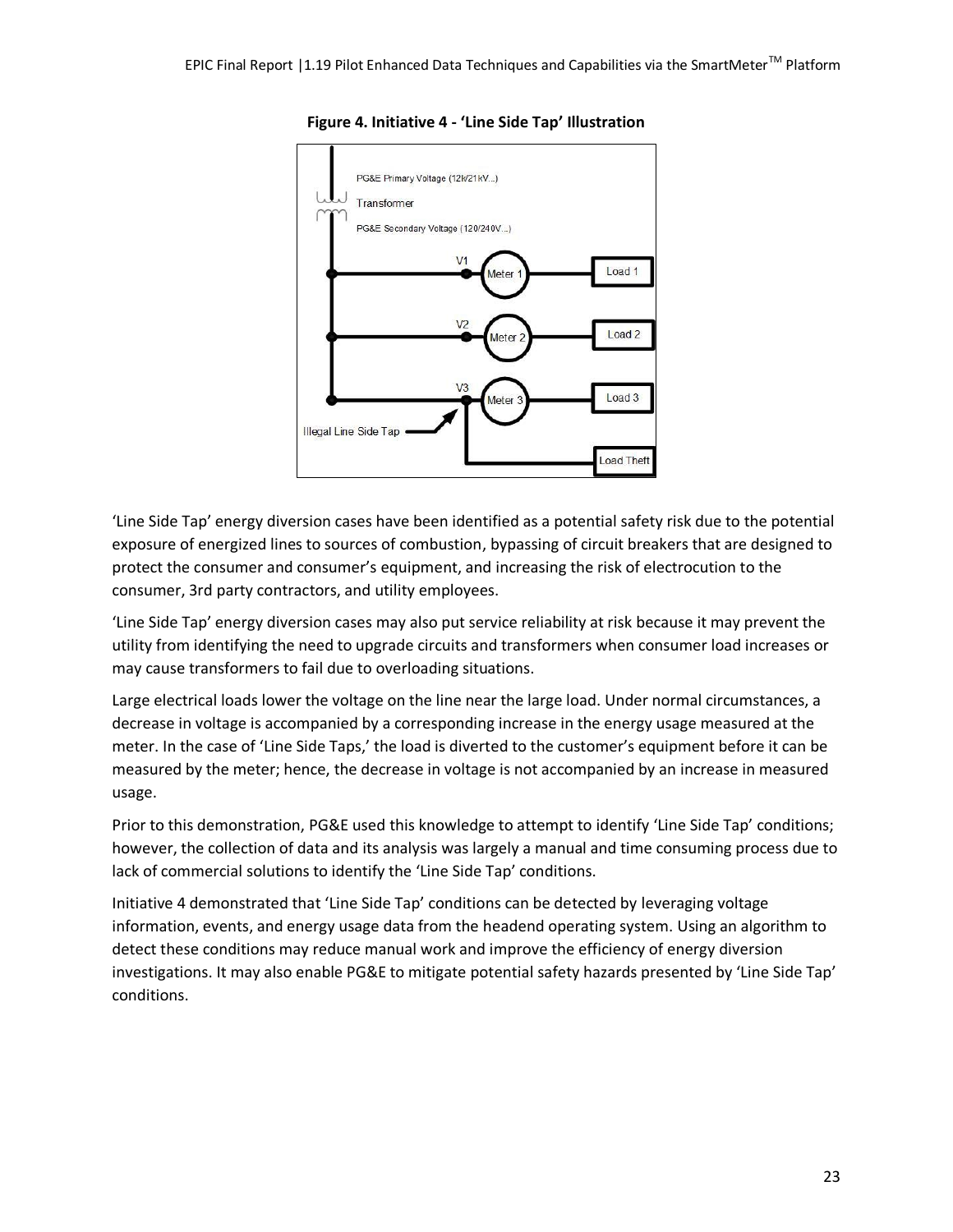#### **Objectives**

To address the above stated challenges, this initiative had two main objectives:

- 1) Utilize interval voltage information, events, and energy usage (kWh) to detect 'Line Side Tap' conditions by cross-checking voltage and energy usage data with neighboring meters that are connected to the same transformer.
- 2) Provide a detailed list of meters with voltage below their neighbors. Populate a Graphical User Interface (dashboard) with a summary of meters with voltage below their neighbors.

#### **Tasks**

To achieve the above stated objectives, this initiative performed the following five tasks:

- 1) **Programmed a Sample of Meters to capture Voltage Data:** A sample of 35,000 meters was programmed to capture, store, and send interval voltage readings in parallel with the meters' standard kWh interval usage readings. If the meter's standard usage readings collection interval was 15 minutes, voltage readings were captured every 15 minutes. If usage readings were collected every 60 minutes, voltage readings were captured every 60 minutes.
- 2) **Extracted Data:** An internal voltage data extract from the AMI database was created to deliver data to two vendor analytic applications.
- 3) **Developed Algorithm:** An algorithm to detect line side tab conditions was developed in-house to calculate and analyze the data in these applications. The following equation is the algorithm used to identify the diversion condition.

**Equation 1. Initiative 4 Diversion Condition Algorithm**

IF Load  $1 =$  Load  $2 =$  Load 3 THEN  $V1 = V2 = V3$  $IFV3 < V2 \& V1$  AND Load  $3 <$  Load 2 & Load 1 THEN Meter 3 has high lotential for 'Line Side Tap' (Diversion Condition)

- 4) **Developed Application:** Two vendors developed analytic applications with dashboards to calculate and display the results of the algorithm.
- 5) **Conducted Tests:** PG&E conducted ten day user acceptance tests of application functionality and performance. The team reviewed results based on a defined list of requirements (further detailed below in Section 3.4.2 Technical Results). In addition, a controlled data loading and indexing exercise was conducted with the vendors to ensure that the process of getting data into the applications was able to be done in a timely fashion and that the process was scalable to a much larger population of meters.

#### **3.4.2. Technical Results**

Out of the sample of 35,000 meters, the demonstration found 20 confirmed energy diversion cases that were studied in one area. Unless a tip was received, these cases would not have been found otherwise.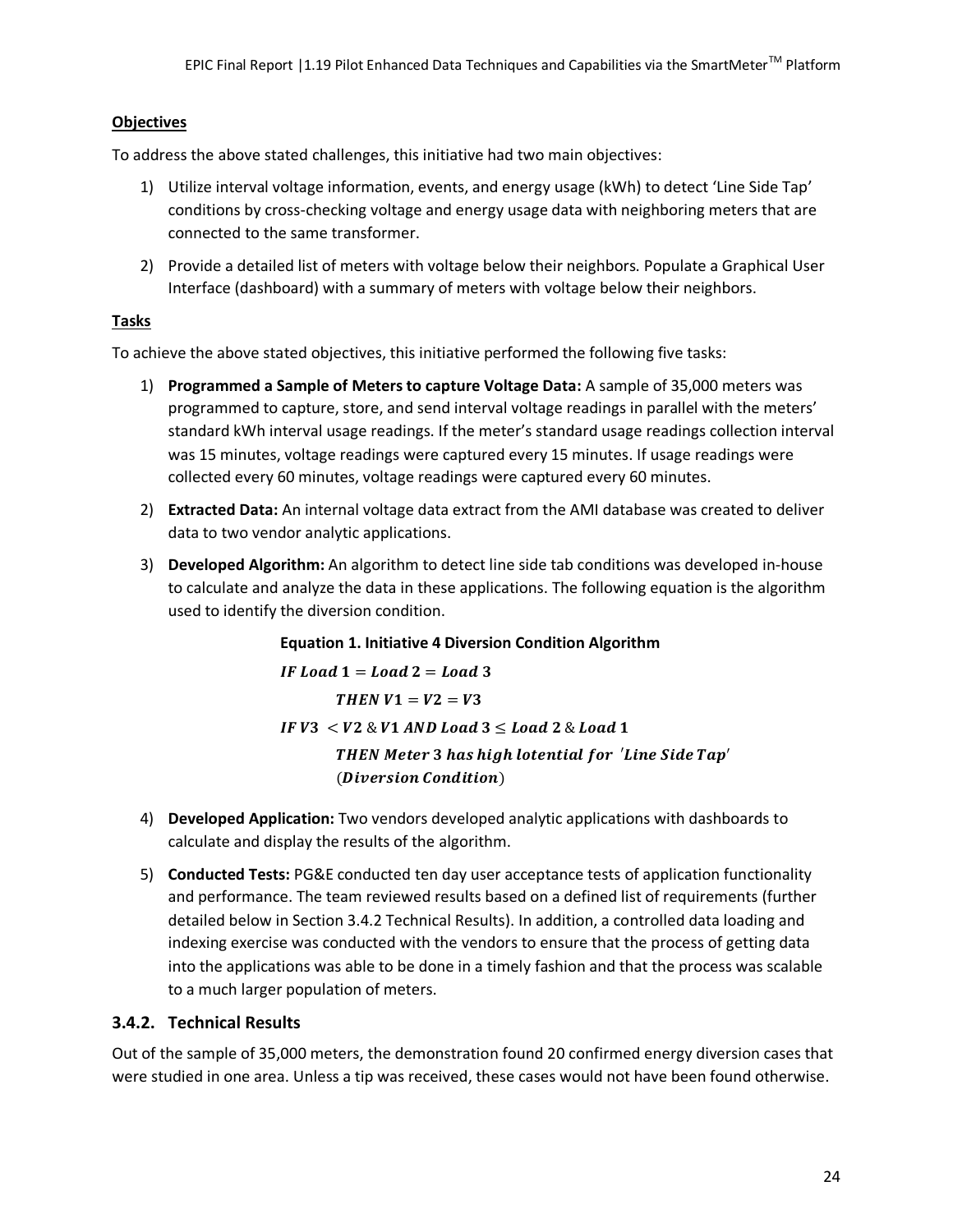In response, PG&E was able to take action in these cases and prevented possible safety hazards from occurring that could impact the consumer, the general public, or PG&E employees.

A field check was conducted for each potential case found by the algorithm. There were two false positives, due to meter-transformer mismatch. There were no known false negatives as compared to manual investigations, but that would be expected, given the difficulty in detecting 'Line Side Taps' by traditional methods.

#### **User Acceptance Testing**

The team conducted ten day user acceptance tests of application functionality and performance leveraging the requirements listed below. In addition, a controlled data loading and indexing exercise was conducted with the vendor to verify these requirements were met.

There were 6 requirements expected of the applications:

- 1) Utilize voltage interval voltage information, events, and energy usage (kWh) from headend system
- 2) Capable of selecting and filtering a list of meter with different voltage drop range (i.e., 1%, 2%, 3%, 4% and 5%) from normal voltage (i.e., 120/208V or 120/240V for typical residential)
- 3) Capable of cross-checking voltage and energy usage data with neighbors meters that are connected to the same transformer
- 4) Populate a dashboard with a summary of meters with 1%, 2%, 3%, 4% and 5% voltage below their neighbors depending on the users selection
- 5) Capable of providing a detail list of meters with voltage data different 1%, 2%, 3%, 4% and 5% lower than their neighbors
- 6) Capable of selecting up to 10 neighbor meters to compare their voltage and energy usage against the suspected tamper condition for up to 10 day worth of data.

#### **Vendor Comparison Summary**

Both Vendors satisfied the primary requirements, which were to correctly calculate and identify the 'Diversion Condition' cases. Table 5 provides a comparison of the functionality results between the two vendors.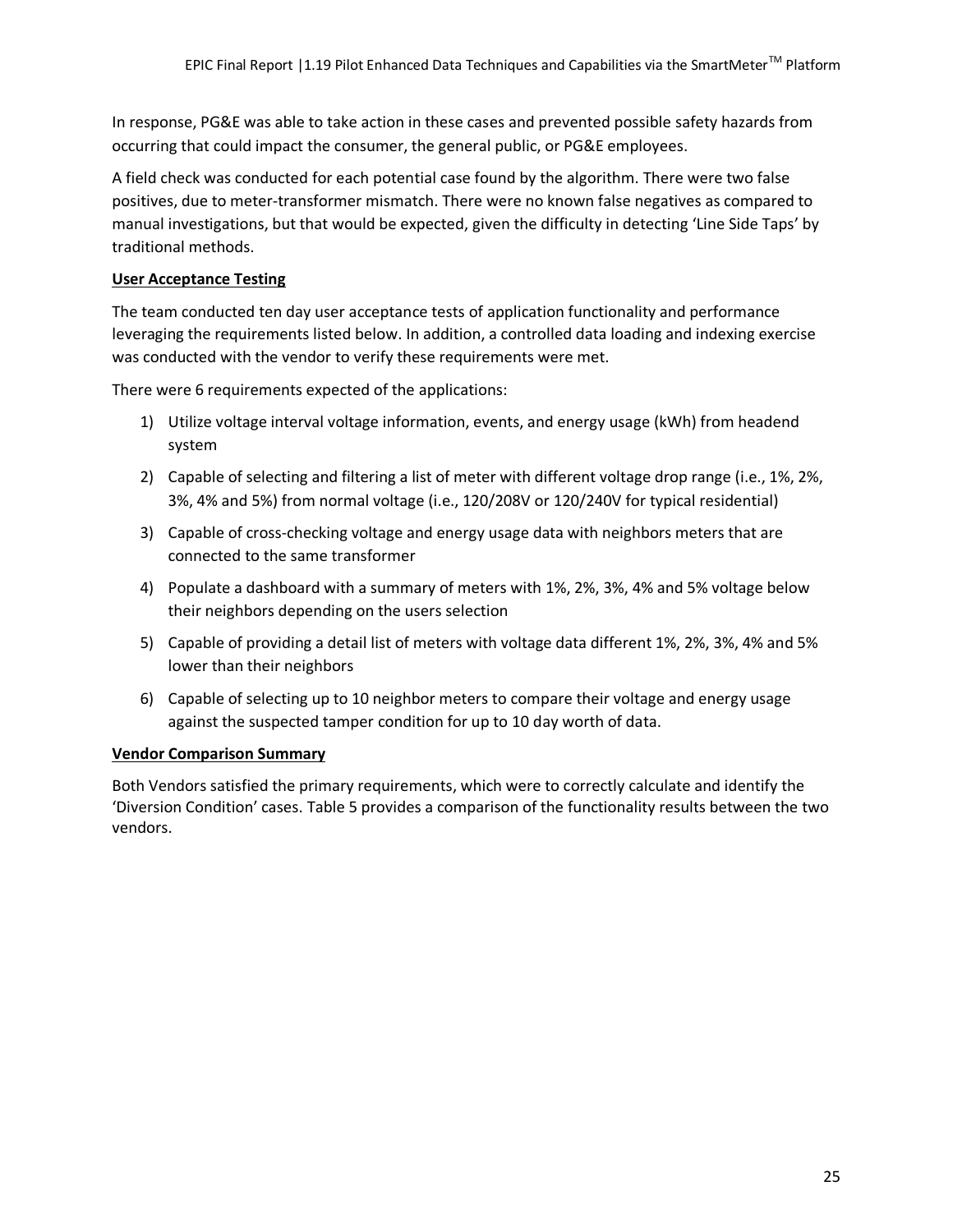| <b>Feature</b>                                                                                                                                                                  |                | <b>Vendor</b>  | <b>Comment</b>                                                                                                                                                             |                | <b>Rank</b>         |  |
|---------------------------------------------------------------------------------------------------------------------------------------------------------------------------------|----------------|----------------|----------------------------------------------------------------------------------------------------------------------------------------------------------------------------|----------------|---------------------|--|
|                                                                                                                                                                                 |                | $\overline{2}$ |                                                                                                                                                                            |                | V<br>$\overline{2}$ |  |
| R1 - Utilize interval voltage and energy usage (kWh)<br>from headend system                                                                                                     | Yes            | Yes            | Both satisfy requirement equally                                                                                                                                           | 1              | 1                   |  |
| R2 - Capable of selecting and filtering a list of meters<br>with different voltage drop ranges from nominal<br>voltage                                                          | Yes            | Yes            | Both satisfy requirement equally                                                                                                                                           | $\mathbf{1}$   | 1                   |  |
| R3 - Capable of cross-checking voltage and energy<br>usage data with neighboring meters                                                                                         |                | Yes            | Both permit comparison but<br>Vendor 2 combines Volts and<br>kWh on 1 chart.                                                                                               | 2              | 1                   |  |
| R4 - Populate dashboard with summary of meters<br>with voltage below their neighbors depending on user<br>selection                                                             | Yes            | Yes            | Both satisfy requirement equally                                                                                                                                           | 1              | 1                   |  |
| R5 - Capable of providing a detail list of meters with<br>voltage lower than their neighbors                                                                                    | Yes            | Yes            | Both satisfy requirement equally                                                                                                                                           | $\mathbf{1}$   | 1                   |  |
| R6a - Capable of selecting up to 10 neighbor meters<br>to compare their voltage and energy usage against<br>the suspected tamper condition for up to 10 days'<br>worth of data. | Yes            | Yes            | Both satisfy the meter selection<br>requirement but Vendor 2's<br>method is less cumbersome                                                                                | $\overline{2}$ | 1                   |  |
| R6b - Capable of selecting up to 10 neighbor meters<br>to compare their voltage and energy usage against<br>the suspected tamper condition for up to 10 days'<br>worth of data. | Yes            | Yes            | Both satisfy the date selection<br>requirement but Vendor 2's<br>method has more options (date<br>range, last x days, last x weeks)<br>Vendor 1 is (start date for x days) | $\overline{2}$ | 1                   |  |
| <b>Functionality Provided but Not Required</b>                                                                                                                                  |                |                |                                                                                                                                                                            |                |                     |  |
| NR1 - Provide a map with pins designating the<br>meters on a transformer                                                                                                        | Yes            | Yes            | Both provide the functionality<br>but Vendor 2's method is less<br>cumbersome                                                                                              | $\overline{2}$ | 1                   |  |
| NR2 - Provide a selection criteria for Transformer Id,<br>Meter Badge Number                                                                                                    | Yes            | Yes            | Both provide the functionality                                                                                                                                             | 1              | 1                   |  |
| NR3 - Provide a selection criteria for Voltage variance<br>range                                                                                                                | Yes            | Yes            | Vendor 1 allows a range whereas<br>Vendor $2$ is $\Rightarrow$                                                                                                             | 1              | 2                   |  |
| $NR4$ – Look and feel – $(1-10)$                                                                                                                                                | 8              | 8              |                                                                                                                                                                            | $\mathbf{1}$   | $\mathbf{1}$        |  |
| $NR5 - Easy Navigation - (1-10)$                                                                                                                                                | $\overline{7}$ | 9              |                                                                                                                                                                            | 2              | 1                   |  |
| <b>Functional Requirements</b>                                                                                                                                                  |                |                |                                                                                                                                                                            |                |                     |  |
| FR1 - time to load/index 30,000 60 Min. interval<br>records average                                                                                                             | 3 min<br>7 sec | 37 sec         |                                                                                                                                                                            | 2              | 1                   |  |

|  |  |  |  | Table 5. Initiative 4 Vendor Functionality Comparison <sup>16</sup> |
|--|--|--|--|---------------------------------------------------------------------|
|--|--|--|--|---------------------------------------------------------------------|

 $\overline{\phantom{a}}$ 

 $16$  The rankings in the V1 and V2 columns are only meant as relative comparisons between the two vendors. A ranking of 1 indicates that the project team determined that the vendor was better at the stated functionality than the other vendor. The rankings do not reflect requirement importance weighting. The ranks should not be used in their totality but only to reflect differences for individual functionality.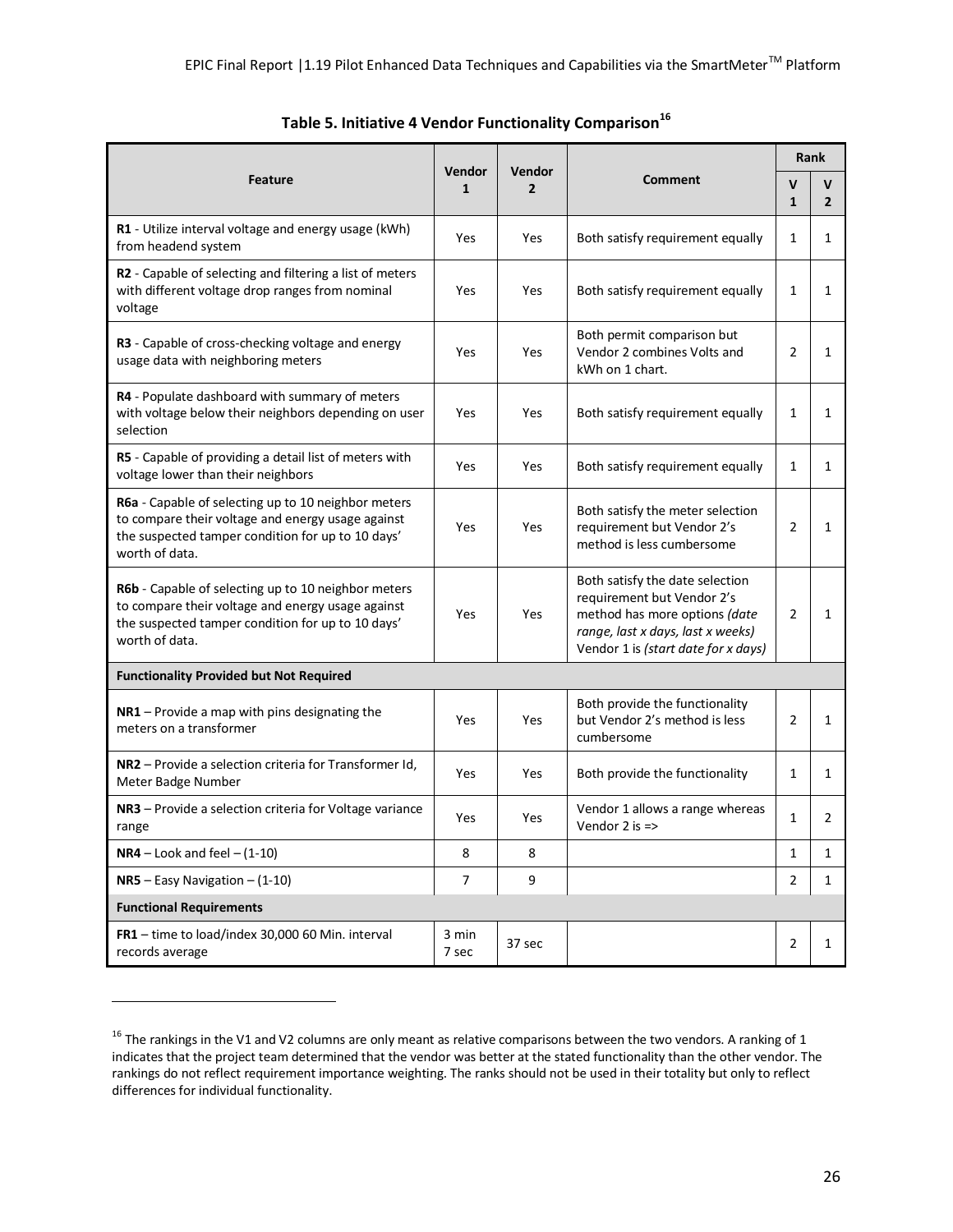|                                                                    | Vendor          | <b>Vendor</b>      |                                                                                         |  | Rank           |  |
|--------------------------------------------------------------------|-----------------|--------------------|-----------------------------------------------------------------------------------------|--|----------------|--|
| <b>Feature</b>                                                     |                 |                    | <b>Comment</b>                                                                          |  |                |  |
| FR2 - time to load/index 5,000 15 Min. interval<br>records average | 8 min<br>50 sec | $11$ min<br>27 sec |                                                                                         |  |                |  |
| Maintainability                                                    |                 |                    |                                                                                         |  |                |  |
| Ability to enhance with in-house or Third Party<br>resources       | Yes             | Limited            | Vendor 1 has developer tools<br>and developer network, Vendor<br>2 is only configurable |  | $\overline{2}$ |  |
| Vendor availability for enhancements                               | Yes             | <b>Yes</b>         |                                                                                         |  |                |  |

Each vendor provided some useful additional functionality, including providing an online map of the meters on a selected Transformer Line and additional ways to select meters/transformers to analyze (Transformer ID, Meter Badge Number).

Vendor 1 provided a Diversion Signal calculator intended to make it easier to identify diversion cases; however, the users found it to be of limited use. Vendor 2 provided a combined Voltage/kWh chart for the voltage and usage profiles to be overlaid on one graph. The users found this useful, but cluttered, when there was more than 1 meter selected for the graph.

The vendors had opposite results when loading/indexing 15 minute interval records vs. 60 minute interval records (290 columns vs 75 columns). However, when load/index rates were extrapolated over 3 hours, both vendors loaded a satisfactory number of records for daily analysis.

From a navigation standpoint Vendor 1 was adequate but was more cumbersome when selecting/deselecting small numbers of meters to display and when selecting the map tool. Vendor 2 was generally less cumbersome, particularly with the selection of small numbers of meters and with the map tool.

From a user interface perspective, the project team determined that both vendors were similar, but with Vendor 2 holding a slight advantage.

## **3.4.3. Findings and Next Steps**

## **Findings**

Initiative 4, Identifying Energy Diversion, demonstrated the ability to predict 'Line Side Taps' by identifying mismatches between customer voltage drops and the corresponding usage. Out of the 35,000 meters that were studied, the initiative found 20 confirmed energy diversion cases, PG&E was able to take action on these identified, unsafe locations and prevented possible injury to the consumer, the general public, and utility employees. The execution of this initiative resulted in the following findings:

- 1) Using data analytics and graphical presentation tools, the customer voltage and usage data can be presented to the user in an easy and intuitive way that enables the user identify suspected energy diversion cases.
- 2) The data to support the analysis is available in our existing AMI meters.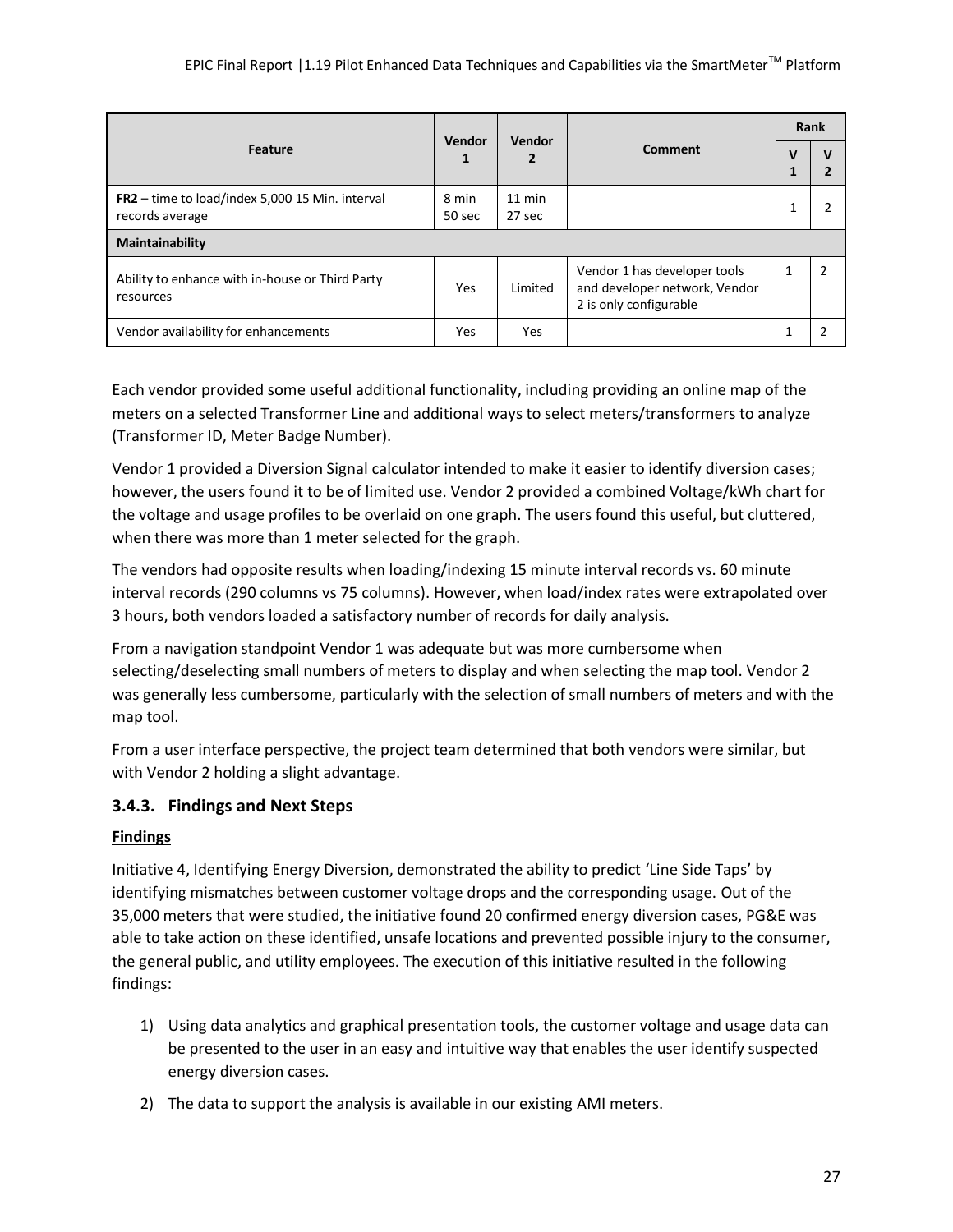- 3) Using the headend operating system to automatically collect the customer interval voltage data, in addition to the customer usage data, has a very minor effect on the AMI network.
- 4) The collection of the additional data for this project has already enabled other projects to move forward with studies that benefit customers in other ways. For example, the Volt/VAR Optimization (VVO) $^{17}$  project is leveraging interval voltage data collected by the headend system and stored in the AMI database to support its efforts.

#### **Next Steps**

Based upon the successful results of this initiative, PG&E has implemented or will explore the implementation of the following next steps:

- **Implemented - Automated 'Line Side Tap' Tool:** The demonstration of the 'Line Side Tap' diversion condition has proven to be accurate. As such, PG&E now leverages the algorithm in an automated in-house tool. Users can select the regions/ cities and meter types that best suit the user's workload and priorities. Customer and meter data is incorporated in to the tool in order to take the necessary action.
- **Next Step – Continue rollout based on available voltage data:** The Line Side Tap Tool relies on interval voltage data available from the AMI meters. As such, the scope of the tool is limited to only those meters that currently have interval voltage data. As described in Initiatives 1 and 2, PG&E will explore the expansion of interval voltage data to the rest of the electric meters and continued conversion to ANSI C12.19 format in order to leverage this data for the Line Side Tap Tool as well as other grid operations.

## **4. Data Access**

 $\overline{a}$ 

Upon request, Pacific Gas & Electric Company will provide access to data collected for these initiatives that is consistent with the CPUC's data access requirements for EPIC data and results.

## **5. Value Proposition**

The primary guiding principles of EPIC are to invest in clean energy technologies and approaches that provide benefits to electricity ratepayers by promoting greater reliability, lower costs, and increased safety. EPIC also has a set of complementary secondary principles that include: Societal benefits; Greenhouse gas (GHG) emissions reduction and adaptation in the electricity sector at the lowest possible cost; the loading order; low-emission vehicles/transmission; economic development; and efficient use of ratepayer funds. The project's contributions to these guiding primary and secondary principles are listed below by each Initiative.

## **Initiative 1 & 2: C12.19 Format and Power Quality Data & Explore New Data Channels from Existing AMI Meters**

<sup>&</sup>lt;sup>17</sup> The VVO project implements an algorithm that uses AMI voltage data to calculate set points for the Load Tap Changer, line regulators, and capacitors on a bank where the VVO scheme is enabled.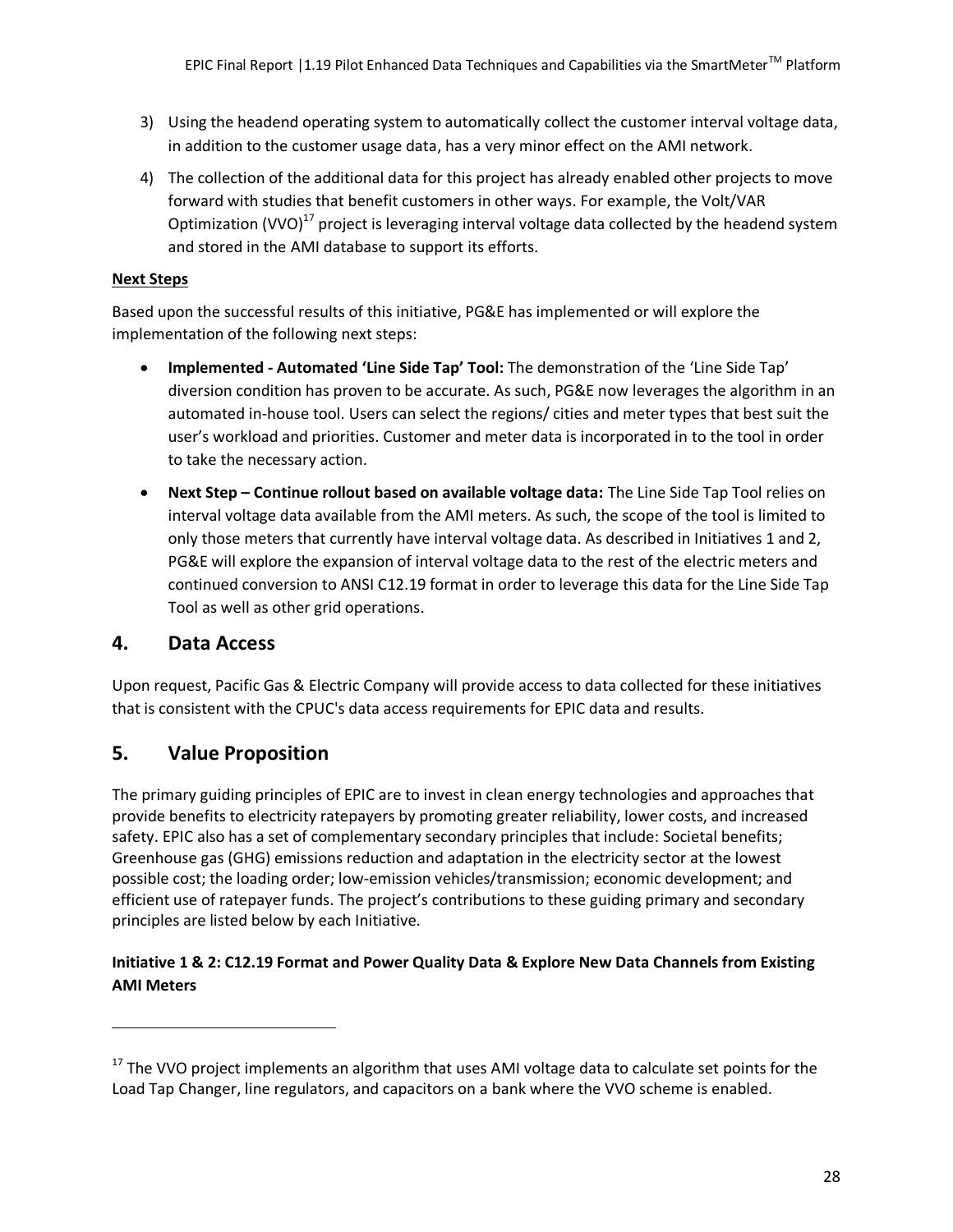By proving that additional data elements can be accessed, these initiatives addressed the EPIC principles of "Greater Reliability" and "Increased Safety" by:

- Giving access to additional power quality data helps PG&E address potential power quality issues such as voltage sags, transients, harmonics and events, which is critical knowledge for high usage/large customers.
- Giving visibility to more granular voltage data than was previously available assists in meeting CPUC Electric Rule 2 voltage service requirements for both line-to-line and line-to-neutral voltages. Meeting the voltage requirements allows the customer and utility equipment to operate properly and reduces potential damage from over- or under-voltage.
- Giving visibility to more voltage data also assists in meeting CPUC Electric Rule 2 voltage imbalance requirements - as close as practical to 2.5% maximum deviation from the average voltage between three phases. This allows the customer to operate properly.
- Giving visibility to more granular voltage data assists in proactively and more quickly addressing potentially customer satisfaction concerns, while also helping to avoid equipment damage or incorrect operation.

### **Initiative 3 – Mobile (Remote) Data Collector (MDC)**

By proving that two-way AMI communications can be successfully transmitted using a radio bridging technology, this initiative addressed the EPIC principles of "Greater Reliability," "Lower Costs" and "Efficient Use of Ratepayer Monies" by:

- Demonstrating radio communications technologies that provide the AMI network with a longer range. This allows over-the-air operations rather than field visits for those meters that were outside of the AMI network coverage.
- Eliminating the need for monthly manual meter reading for those meters that were outside of the AMI network coverage. Since many of the meters outside of the AMI network coverage are in remote locations, the savings could be significant.
- Connecting hard-to-reach meters to the network permits accurate planning of AMI network equipment requirements, preventing unnecessary equipment installations and replacement.
- Permitting meter operations to more effectively and efficiently utilize the meter field work force by reducing field visits to meters in remote locations.

#### **Initiative 4 – Identification of Energy Diversion**

By proving that potential energy diversion cases can be identified, this initiative addressed the EPIC principles of "Lower Costs" and "Increased Safety" by:

- Enabling PG&E to more efficiently concentrate investigation efforts on suspected energy diversion cases with a higher likelihood of success.
- Permitting PG&E to more efficiently review more potential energy diversion cases than before and possibly increasing the number of mitigated cases.
- Mitigating dangerous (fire hazard, electrocution hazard) situations caused by 'Line Side Tap' conditions.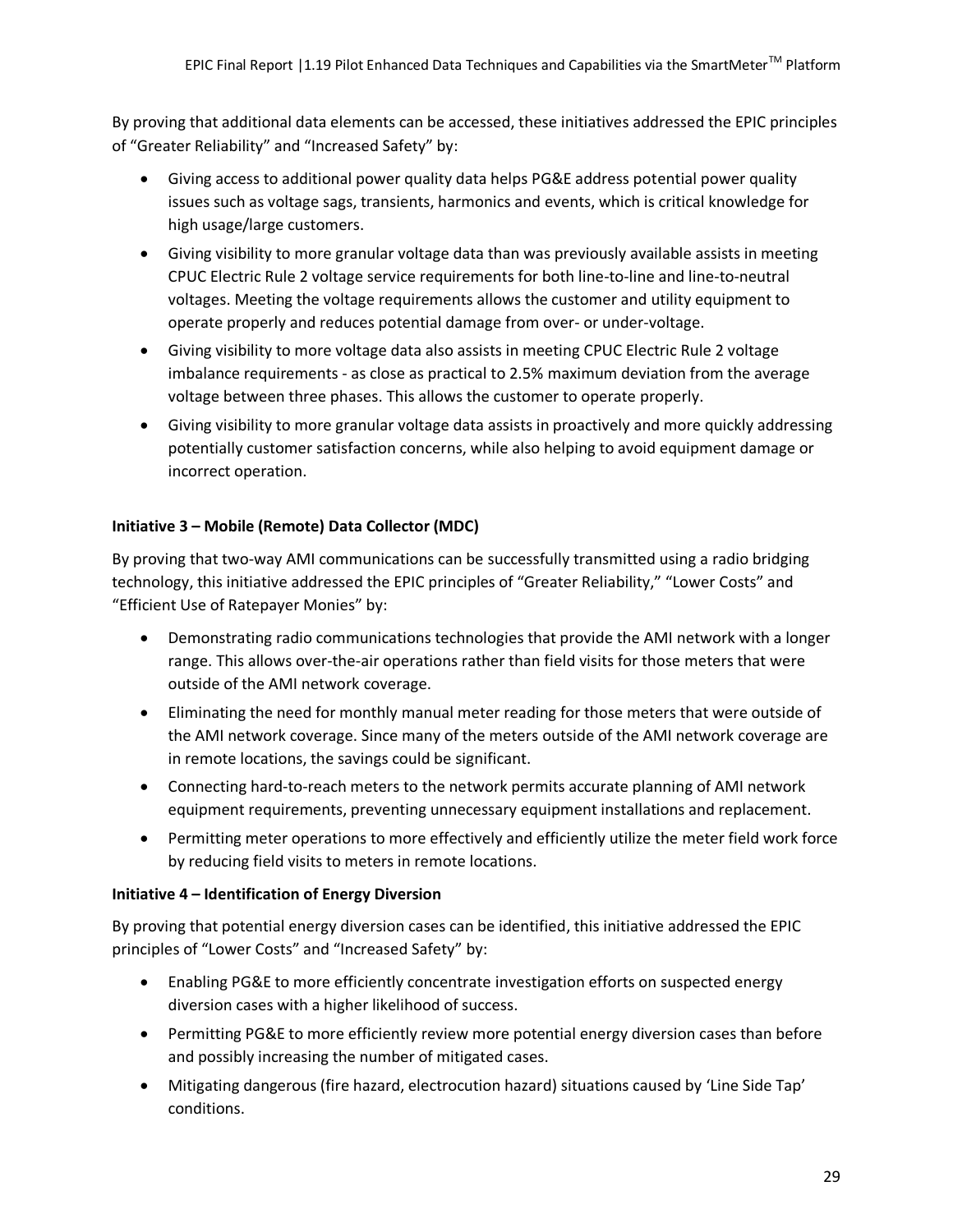Helping distribution planning personnel to properly size distribution equipment for the actual load on the line, which can prevent dangerous equipment failure and its consequences (loss of service to Medical Baseline customers, fire hazard and explosion hazard).

## **6. Adaptability to Other Utilities / Industry**

#### I**nitiative 1 – C12.19 Format and Power Quality Data**

This demonstration was specific to the original, proprietary data format of PG&E's AMI network. The conversion of original format meters to C12.19 format meters is easily transferrable to other utilities that have implemented an AMI network using the original protocol and formats.

The results and next steps of Initiative 1 would also be useful to utilities that have implemented a network using the C12.19 protocol format because this Initiative confirmed that other useful data can be read from the meters and accepted in to the headend system.

#### **Initiative 2 – Explore New Data Channels from existing AMI meters**

For utilities that have not implemented the standard C12.19 format from the beginning of their implementations, Initiative 2 demonstrates that retrieving all the desired data elements from original format meters is not currently possible. However, meters can be converted to the standard C12.19 format as demonstrated by Initiative 1 – C12.19 Format and Power Quality Data. For utilities that have C12.19 format implemented, this initiative proves that additional data can be received into the headend system without issue.

#### **Initiative 3 – Mobile (Remote) Data Collector (MDC)**

The initiative results can be transferred to other utilities using AMI technologies with minimal effort. The concept and equipment are consistent with the techniques used by most electric utilities utilizing an AMI network for meter reading. Other Utilities could contract with 3rd party vendors or use internal resources to build a similar solution.

#### **Initiative 4 – Identification of Energy Diversion**

The initiative results can be transferred to other utilities using AMI technologies with minimal effort. The concept and algorithm are consistent with the techniques used by most electric utilities utilizing an AMI network for meter reading. Other Utilities could contract with either of the vendors the initiative used or build a solution themselves.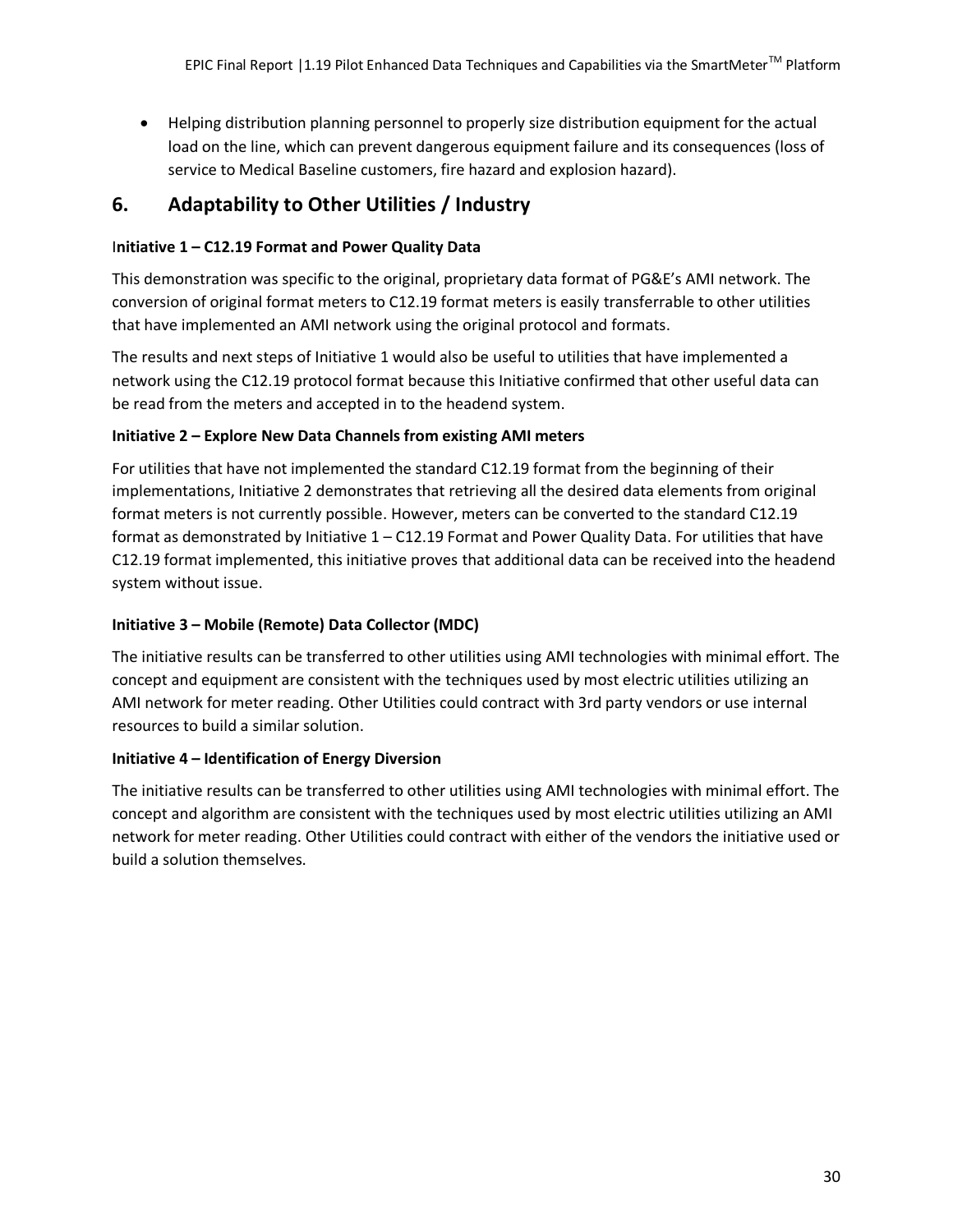## **7. Technology Transfer Plan**

A primary benefit of the EPIC program is the technology and knowledge sharing that occurs both internally within PG&E, and across the other IOUs, the CEC, and the industry. In order to facilitate this knowledge sharing, PG&E will share the results of this project in industry workshops and through public reports published on the PG&E website. Specifically, below is information sharing forums where the results and lessons learned from this EPIC project were presented or may be presented:

### **Information Sharing Forums Held:**

1. Edison Electric Institute and Association of Edison Illuminating Companies (AEIC) Conferences

October 3, 2016 | Seattle, WA

### **Potential Information Sharing Forums:**

- 1. DistribuTECH January 31-Feb.2, 2017 | San Diego, CA
- 2. Bi-annual California IOU Metering Services Managers Info Sharing Sessions Alternates between PG&E, SCE, SDGE To be scheduled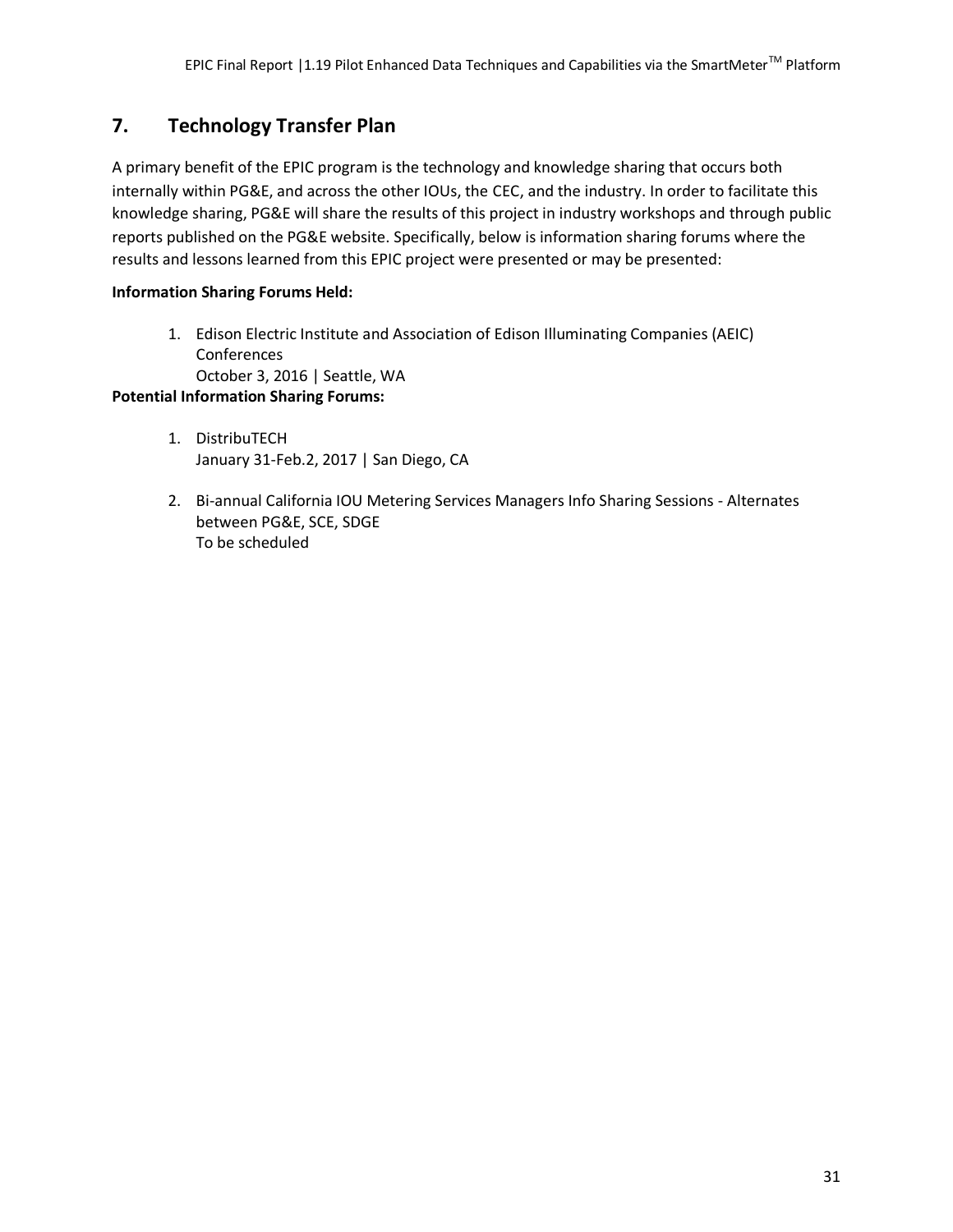## **8. Metrics**

EPIC Project 1.19 was a technology demonstration project and, as such, did not calculate specific metrics related to each technology. Table 6 below lists potential metrics that could be developed and tracked when the technologies are deployed at full scale.

| Metrics as identified in D.13-11-025, Attachment 4. List of Proposed Metrics<br>and Potential Areas of Measurement.                                                                                                                                                                          | See the<br>following<br>Section/<br><b>Initiative</b>              |
|----------------------------------------------------------------------------------------------------------------------------------------------------------------------------------------------------------------------------------------------------------------------------------------------|--------------------------------------------------------------------|
| 1. Potential energy and cost savings                                                                                                                                                                                                                                                         |                                                                    |
| f. Avoided customer energy use (kWh saved)                                                                                                                                                                                                                                                   | $3.1 -$ Initiative 1                                               |
| h. Customer bill savings (dollars saved)                                                                                                                                                                                                                                                     | $3.1$ - Initiative 1                                               |
| 3. Economic benefits                                                                                                                                                                                                                                                                         |                                                                    |
| a. Maintain / Reduce operations and maintenance costs                                                                                                                                                                                                                                        | 3.2 - Initiative 2<br>$3.3$ - Initiative 3<br>$3.4$ – Initiative 4 |
| b. Maintain / Reduce capital costs                                                                                                                                                                                                                                                           | 3.3 - Initiative 3<br>3.4 - Initiative 4                           |
| 5. Safety, Power Quality, and Reliability (Equipment, Electricity System)                                                                                                                                                                                                                    |                                                                    |
| d. Public safety improvement and hazard exposure reduction                                                                                                                                                                                                                                   | 3.4 - Initiative 4                                                 |
| e. Utility worker safety improvement and hazard exposure reduction                                                                                                                                                                                                                           | 3.4 - Initiative 4                                                 |
| f. Reduced flicker and other power quality differences                                                                                                                                                                                                                                       | $3.1$ - Initiative 1<br>$3.2$ – Initiative 2                       |
| i. Increase in the number of nodes in the power system at monitoring points                                                                                                                                                                                                                  | 3.1 - Initiative 1                                                 |
| 7. Identification of barriers or issues resolved that prevented widespread<br>deployment of technology or strategy                                                                                                                                                                           |                                                                    |
| b. Increased use of cost-effective digital information and control technology<br>to improve reliability, security, and efficiency of the electric grid (PU Code §<br>8360)                                                                                                                   | $3.1$ – Initiative 1<br>3.2 - Initiative 2                         |
| f. Deployment of cost-effective smart technologies, including real time,<br>automated, interactive technologies that optimize the physical operation of<br>appliance and consumer devices for metering, communications concerning<br>grid operations and status, and distribution automation | 3.1 - Initiative 1<br>$3.2$ – Initiative 2                         |

| Table 6. List of Proposed Metrics and Potential Area of Mesurement |  |  |
|--------------------------------------------------------------------|--|--|
|--------------------------------------------------------------------|--|--|